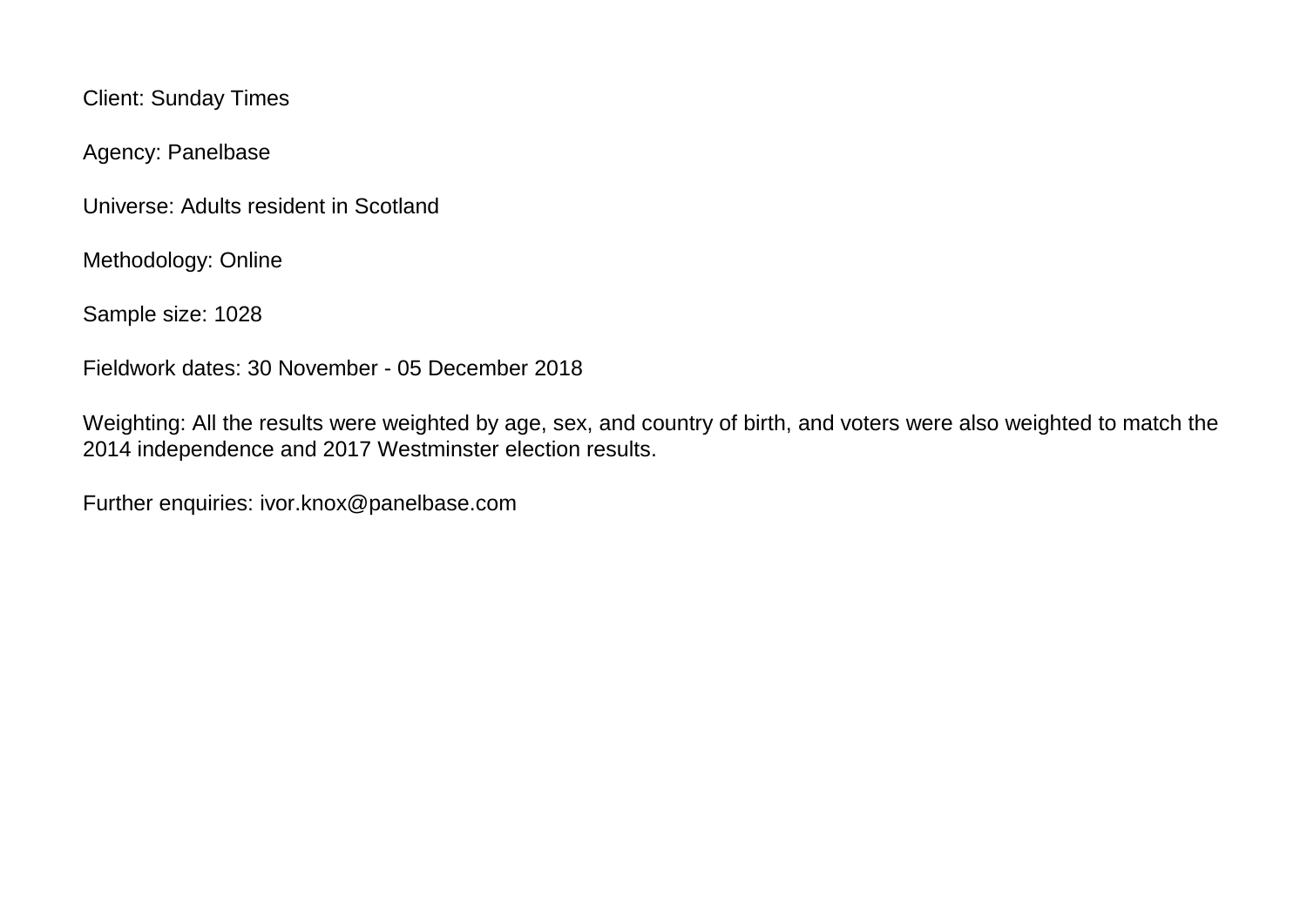| Base: 1,028                                         |                                            | Total      |                 |                   | GenderXAge      |                         |                        |              | <b>SEG</b>     |                   |              | 2017 Westminster |                |              |          | 2016 Holyrood Constituency |                      |                          |                | 2016 EU Referendum |          |                | 2014 Independence |                      |
|-----------------------------------------------------|--------------------------------------------|------------|-----------------|-------------------|-----------------|-------------------------|------------------------|--------------|----------------|-------------------|--------------|------------------|----------------|--------------|----------|----------------------------|----------------------|--------------------------|----------------|--------------------|----------|----------------|-------------------|----------------------|
|                                                     |                                            |            |                 |                   |                 |                         |                        |              |                |                   |              |                  |                |              |          | Vote                       |                      |                          |                |                    |          |                | Referendum        |                      |
|                                                     |                                            |            | Male x<br>16-34 | Male x<br>35-54   | Male x<br>$55+$ | Female<br>$x 16-$       | Female Female<br>x 35- | x 55         | ABC1           | C <sub>2</sub> DE | CON          | LAB              | LD             | SNP          | CON      | LAB                        | LD                   | SNP                      | Remai<br>n     | Leave   Did not    | vote     | Yes            | No                | Did not<br>vote      |
|                                                     |                                            |            |                 |                   |                 | 34                      | 54                     |              |                |                   |              |                  |                |              |          |                            |                      |                          |                |                    |          |                |                   |                      |
|                                                     |                                            |            |                 |                   |                 |                         |                        |              |                |                   |              |                  |                |              |          |                            |                      |                          |                |                    |          |                |                   |                      |
| Total                                               |                                            | 1028       | 152             | 163               | 179             | 153                     | 172                    | 208          | 477            | 551               | 253          | 240              | 60             | 327          | 194      | 219                        | 61                   | 336                      | 597            | 336                | 95       | 418            | 517               | 93                   |
|                                                     |                                            | (1028      | (154)           | (169)             | (173)           | (157)                   | (177)                  | (197)        | (469)          | (559)             | (216)        | (204)            |                | $(58)$ (378) | (166)    | (188)                      |                      | $(61)$ (386)             | (597)          | (338)              | (93)     | (484)          | (451)             | (93)                 |
| Q3. Who would you vote                              | Base: Likely (8-10) voters                 | 858        | 118             | 149               | 163             | 109                     | 137                    | 181          | 423            | 435               | 241          | 210              | 55             | 304          | 183      | 196                        | 54                   | 308                      | 526            | 303                | 29       | 373            | 439               | 47                   |
| for if a UK Parliamentary                           |                                            | (864)      | (122)           | (154)             | (160)           | (113)                   | (143)                  | (171)        | (418)          | (446)             | (205)        | (181)            | (54)           | (352)        | (157)    | (171)                      | (56)                 | (357)                    | (533)          | (302)              | (29)     | (431)          | (385)             | (48)                 |
| Election took place                                 | <b>SNP</b>                                 | 287        | 36              | 58                | 56              | 45                      | 55                     | 36           | 131            | 156               |              |                  |                | 270          |          |                            |                      | 241                      | 213            | 60                 | 13       | 238            | 31                | 17                   |
| tomorrow? (Likely                                   |                                            | 33%        | 30%             | 39%               | 34%             | 41%                     | 40%                    | 20%          | 31%            | 36%               | $\mathbf{0}$ | 2%               | 4%             | 89%          | $1\%$    | 5%                         | 4%                   | 78%                      | 41%            | 20%                | 46%      | 64%            | 7%                | 37%                  |
| Voters)                                             | Conservative                               | 202        | 18              | 31                | 41              | 8                       | 27                     | 77           | 111            | 91                | 183          |                  |                |              | 146      | 16                         | 6                    | 13                       | 78             | 122                |          | 22             | 173               | 8                    |
|                                                     |                                            | 24%        | 15%             | 21%               | 25%             | 8%                      | 20%                    | 43%          | 26%            | 21%               | 76%          | 3%               | 7%             | 2%           | 80%      | 8%                         | 11%                  | 4%                       | 15%            | 40%                | 7%       | 6%             | 39%               | 17%                  |
|                                                     | Labour                                     | 202        | 42              | 39                | 41              | 23                      | 28                     | 29           | 84             | 118               | 10           | 172              |                | 12           |          | 144                        | 3                    | 28                       | 138            | 59                 |          | 67             | 126               |                      |
|                                                     |                                            | 24%        | 35%             | 26%               | 25%             | 21%                     | 21%                    | 16%          | 20%            | 27%               | 4%           | 82%              | 7%             | 4%           | 3%       | 74%                        | 6%                   | 9%                       | 26%            | 19%                | 17%      | 18%            | 29%               | 19%                  |
|                                                     | Liberal Democrat                           | 46<br>5%   | 4%              | 4%                | 10<br>6%        | 14<br>13%               | -5<br>4%               | 3%           | 35<br>8%       | 10<br>2%          | 2%           | 2%               | 35<br>63%      | $< 1\%$      | 3%       | -8<br>4%                   | 29<br>52%            | $\Omega$<br>$\mathbf{0}$ | 33<br>6%       | 13<br>4%           | $\Omega$ | 13<br>3%       | 32<br>7%          | 2%                   |
|                                                     | UKIP                                       | 16         |                 |                   |                 | $\Omega$                |                        |              | $\overline{7}$ |                   | 13           |                  | $\Omega$       |              |          |                            | $\Omega$             | $\overline{\phantom{0}}$ | $\Omega$       | 16                 |          |                | 13                |                      |
|                                                     |                                            | 2%         | 1%              | 3%                | 2%              | $ 1\% $                 | $< 1\%$                | 4%           | 2%             | 2%                | 5%           | $\Omega$         | $\Omega$       |              | 5%       | $1\%$                      | < 1%                 | $< 1\%$                  | $< 1\%$        | 5%                 |          | $< 1\%$        | 3%                | $\Omega$             |
|                                                     | Green Party                                | 14         |                 |                   |                 |                         |                        |              | 8              |                   |              |                  | $\overline{1}$ |              |          |                            |                      |                          | 12             |                    |          | 5              | -6                |                      |
|                                                     |                                            | 2%         | 5%              | 1%                | < 1%            | 4%                      | < 1%                   | < 1%         | 2%             | 1%                | < 1%         | $< 1\%$          | 2%             | 2%           | $< 1\%$  | $< 1\%$                    | 4%                   | 2%                       | 2%             | $< 1\%$            | 4%       | 1%             | 1%                | 7%                   |
|                                                     | Other                                      |            |                 | $\Omega$          |                 | $\Omega$                | $\Omega$               | $\Omega$     | $\Omega$       |                   |              |                  | $\Omega$       |              |          |                            | $\Omega$             | $\Omega$                 | $\Omega$       |                    |          | $\Omega$       |                   | $\Omega$             |
|                                                     |                                            | < 1%       | $\mathbf 0$     | 0                 | < 1%            | $\mathbf 0$             | $\mathbf{0}$           | $\mathbf{0}$ | $\mathbf 0$    | $1\%$             | $< 1\%$      | $\mathbf 0$      | $\mathbf 0$    | $\Omega$     | $\Omega$ | $< 1\%$                    | $\mathbf{o}$         | $\mathbf{0}$             | $\Omega$       | $< 1\%$            | $\Omega$ | $\mathbf 0$    | $< 1\%$           | $\mathbf 0$          |
|                                                     | Don't Know/ Not sure                       | 82<br>10%  | 5%              | 5%                | 5%              | 13<br>12%               | 21<br>15%              | 26<br>14%    | 43<br>10%      | 38<br>9%          | 29<br>12%    | 20<br>10%        | 10<br>17%      | 3%           | 16<br>9% | 15<br>8%                   | 12<br>22%            | 16<br>5%                 | 47<br>9%       | 29<br>10%          | 19%      | 22<br>6%       | 54<br>12%         | 12%                  |
|                                                     | Prefer not to say                          |            |                 |                   |                 | $\overline{2}$          | $\Omega$               |              | $\overline{z}$ |                   |              |                  | $\Omega$       |              | $\Omega$ | $\Omega$                   | $\Omega$             | $\Omega$                 |                |                    |          |                |                   |                      |
|                                                     |                                            | < 1%       | 2%              | $< 1\%$           | < 1%            | 2%                      | $\Omega$               | $< 1\%$      | $< 1\%$        | 1%                | < 1%         | $\Omega$         | $\Omega$       | $\Omega$     | Ő        | $\Omega$                   | $< 1\%$              | $\Omega$                 | $< 1\%$        | $< 1\%$            | 7%       | $< 1\%$        | $1\%$             | 6%                   |
|                                                     |                                            |            |                 |                   |                 |                         |                        |              |                |                   |              |                  |                |              |          |                            |                      |                          |                |                    |          |                |                   |                      |
| Q3. Who would you vote<br>for if a UK Parliamentary | Base: Likely voters excluding<br>undecided | 769        | 108             | 141               | 154             | 95                      | 116                    | 155          | 376            | 392               | 211          | 189              | 46             | 294          | 167      | 181                        | 43                   | 292                      | 474            | 273                | 22       | 349            | 382               | 38                   |
| Election took place                                 |                                            | (779)      | (113)           | (146)             | (150)           | (98)                    | (123)                  | (148)        | (376)          | (403)             | (180)        | (163)            | (45)           | (343)        | (145)    | (158)                      | (45)                 | (340)                    | (487)          | (271)              | (21)     | (405)          | (335)             | (39)                 |
| tomorrow? (Likely                                   | <b>SNP</b>                                 | 287        | 36              | 58                | 56              | 45                      | 55                     | 36           | 131            | 156               |              |                  |                | 270          |          | -9                         |                      | 241                      | 213            | 60                 | 13       | 238            | 31                | $\overline{17}$      |
| voters excluding<br>undecided)                      |                                            | 37%        | 33%             | 41%               | 37%             | 47%                     | 47%                    | 23%          | 35%            | 40%               | $\mathbf{o}$ | 2%               | 5%             | 92%          | < 1%     | 5%                         | 5%                   | 83%                      | 45%            | 22%                | 62%      | 68%            | 8%                | 45%                  |
|                                                     | Conservative                               | 202        | 18              | 31                | 41<br>27%       | 8<br>9%                 | 27<br>23%              | 77           | 111<br>29%     | 91<br>23%         | 183          |                  |                | 2%           | 146      | 16<br>9%                   | 6                    | 13<br>5%                 | 78             | 122                | 10%      | 22             | 173<br>45%        | 20%                  |
|                                                     | Labour                                     | 26%<br>202 | 17%<br>42       | 22%<br>39         | 41              | 23                      | 28                     | 50%<br>29    | 84             | 118               | 86%<br>10    | 3%<br>172        | 8%             | 12           | 87%<br>5 | 144                        | 15%<br>$\mathcal{R}$ | 28                       | 16%<br>138     | 45%<br>59          |          | 6%<br>67       | 126               |                      |
|                                                     |                                            | 26%        | 39%             | 28%               | 27%             | 24%                     | 24%                    | 19%          | 22%            | 30%               | 5%           | 91%              | 9%             | 4%           | 3%       | 80%                        | 8%                   | 10%                      | 29%            | 22%                | 23%      | 19%            | 33%               | 23%                  |
|                                                     | Liberal Democrat                           | 46         |                 | 6                 | 10              | 14                      |                        |              | 35             | 10                |              |                  | 35             |              | 6        | $\mathbf{R}$               | 29                   | <sup>0</sup>             | 33             | 13                 |          | 13             | 32                |                      |
|                                                     |                                            | 6%         | 5%              | 4%                | 7%              | 15%                     | 4%                     | 4%           | 9%             | 3%                | 2%           | 3%               | 76%            | $< 1\%$      | 4%       | 5%                         | 67%                  | $\mathbf 0$              | 7%             | 5%                 | $\Omega$ | 4%             | 8%                | 3%                   |
|                                                     | <b>UKIP</b>                                | 16         |                 |                   |                 |                         |                        |              |                |                   | 13           |                  | $\Omega$       |              |          |                            | $\Omega$             |                          | $\Omega$       | 16                 |          |                | 13                | $\Omega$             |
|                                                     |                                            | 2%         | 1%              | 3%                | 2%              | $ 1\% $                 | $< 1\%$                | 4%           | 2%             | 2%                | 6%           | $\Omega$         | $\mathbf{0}$   | - 0          | 5%       | $1\%$                      | $< 1\%$              | $< 1\%$                  | $< 1\%$        | 6%                 | n        | 1%             | 3%                | $\mathbf 0$          |
|                                                     | Green Party                                | 14         |                 |                   |                 |                         |                        |              | 8              |                   |              |                  | $\overline{1}$ |              |          |                            |                      |                          | 12             | $\mathbf{1}$       |          |                | -6                |                      |
|                                                     | Other                                      | 2%         | 5%              | $1\%$<br>$\Omega$ | 1%              | 4%<br>$\Omega$          | $< 1\%$                | < 1%         | 2%<br>$\Omega$ | 2%                | $< 1\%$      | < 1%             | 2%<br>$\Omega$ | 2%           | $< 1\%$  | $1\%$                      | 5%<br>$\Omega$       | 2%<br>$\Omega$           | 3%<br>$\Omega$ | $1\%$              | 5%       | 1%<br>$\Omega$ | 2%                | 8%<br>$\overline{0}$ |
|                                                     |                                            | < 1%       |                 | $\Omega$          | < 1%            | $\overline{\mathbf{o}}$ |                        | $\Omega$     | $\mathbf{0}$   | 1%                | < 1%         |                  | $\Omega$       |              | $\bf{o}$ | < 1%                       | $\mathbf{o}$         | $\Omega$                 | 0              | $< 1\%$            |          | $\mathbf{o}$   | < 1%              | Ő                    |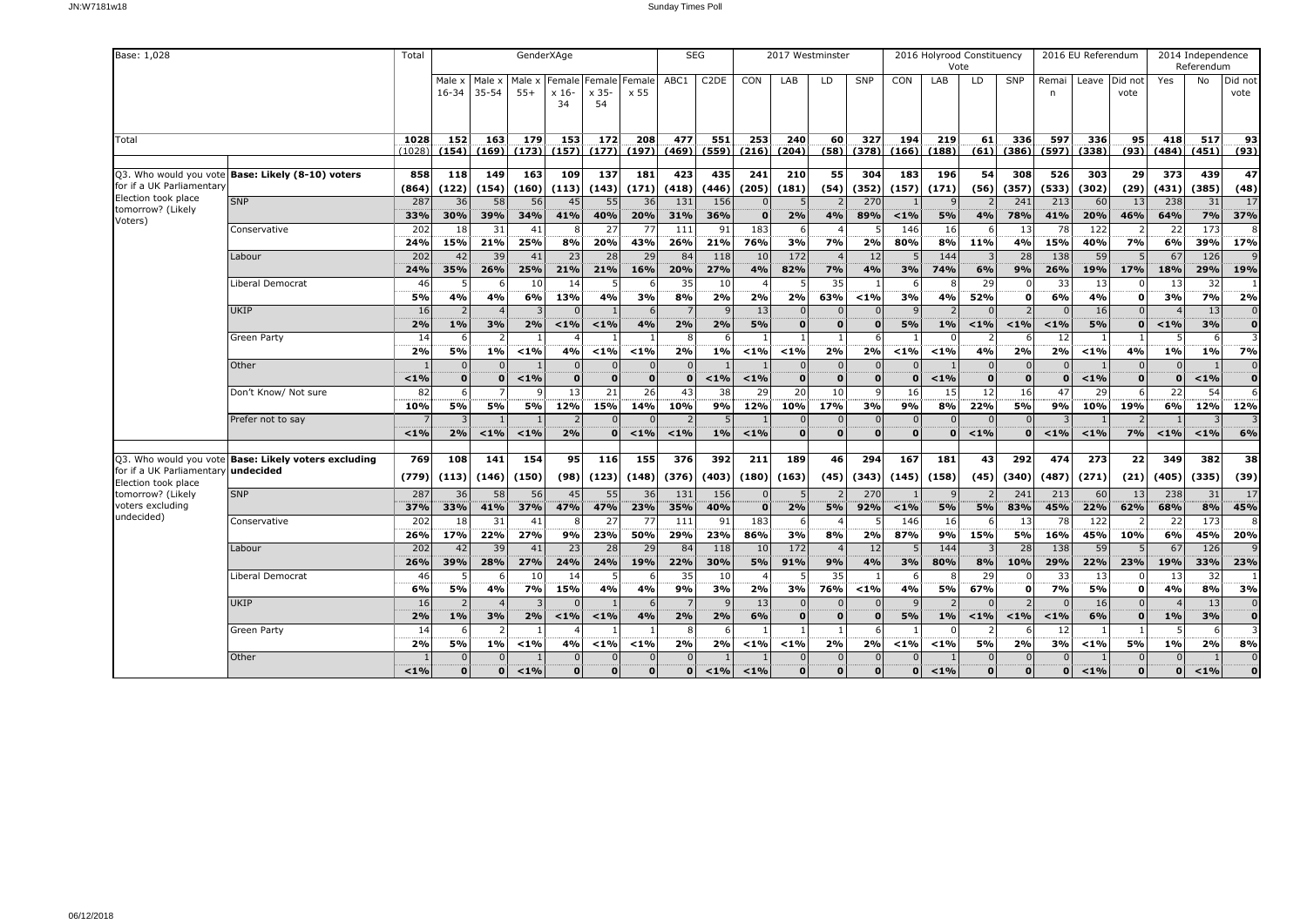| Base: 1,028                                  |                                                      | Total          |                 |                 | GenderXAge      |                      |                              |              | <b>SEG</b>   |                   |              | 2017 Westminster |            |              |                | 2016 Holyrood Constituency<br>Vote |                          |              |              | 2016 EU Referendum |                 |              | 2014 Independence<br>Referendum |                 |
|----------------------------------------------|------------------------------------------------------|----------------|-----------------|-----------------|-----------------|----------------------|------------------------------|--------------|--------------|-------------------|--------------|------------------|------------|--------------|----------------|------------------------------------|--------------------------|--------------|--------------|--------------------|-----------------|--------------|---------------------------------|-----------------|
|                                              |                                                      |                | Male x<br>16-34 | Male x<br>35-54 | Male x<br>$55+$ | Female<br>x 16<br>34 | Female Female<br>x 35-<br>54 | x 55         | ABC1         | C <sub>2</sub> DE | CON          | LAB              | LD.        | SNP          | CON            | LAB                                | LD                       | SNP          | Remai<br>n   | Leave              | Did not<br>vote | Yes          | No                              | Did not<br>vote |
| Total                                        |                                                      | 1028<br>(1028) | 152<br>(154)    | 163<br>(169)    | 179<br>(173)    | 153<br>(157)         | 172<br>(177)                 | 208<br>(197) | 477<br>(469) | 551<br>(559)      | 253<br>(216) | 240<br>(204)     | 60<br>(58) | 327<br>(378) | 194<br>(166)   | 219<br>(188)                       | 61<br>(61)               | 336<br>(386) | 597<br>(597) | 336<br>(338)       | 95<br>(93)      | 418<br>(484) | 517<br>(451)                    | 93<br>(93)      |
|                                              |                                                      |                |                 |                 |                 |                      |                              |              |              |                   |              |                  |            |              |                |                                    |                          |              |              |                    |                 |              |                                 |                 |
| Q6. How would you vote                       | <b>Base: Likely voters</b>                           | 912            | 122             | 151             | 168             | 123                  | 153                          | 194          | 441          | 470               | 243          | 212              | 59         | 313          | 186            | 198                                | 59                       | 318          | 553          | 312                | 47              | 389          | 474                             | 49              |
| in response to the<br>question: Should       |                                                      | (912)          | (126)           | (155)           | (164)           | (125)                | (159)                        | (182)        | (432)        | (480)             | (206)        | (182)            | (57)       | (362)        | (158)          | (171)                              | (59)                     | (365)        | (556)        | (310)              | (46)            | (449)        | (414)                           | (49)            |
| Scotland be an                               | Yes                                                  | 410<br>45%     | 81              | 70              | 73<br>43%       | 78                   | 63                           | 46           | 190          | 220<br>47%        |              | 71               | 19<br>33%  | 271<br>87%   |                | 55                                 | 19<br>32%                | 260<br>82%   | 286<br>52%   | 95                 | 29<br>61%       | 333<br>86%   | 50<br>10%                       | 27<br>56%       |
| independent country?                         | No                                                   | 461            | 66%<br>36       | 46%<br>73       | 92              | 63%<br>41            | 41%<br>81                    | 24%<br>139   | 43%<br>232   | 229               | 4%<br>230    | 33%<br>124       | 36         | 32           | 5%<br>175      | 28%<br>128                         | 38                       | 48           | 240          | 31%<br>206         | 15              | 41           | 402                             | 18              |
| (Likely voters)                              |                                                      | 51%            | 30%             | 48%             | 54%             | 33%                  | 53%                          | 72%          | 52%          | 49%               | 95%          | 58%              | 62%        | 10%          | 94%            | 65%                                | 65%                      | 15%          | 43%          | 66%                | 31%             | 10%          | 85%                             | 37%             |
|                                              | Don't know                                           | 40             |                 | 8               |                 |                      | 10                           |              | 20           | 20                |              | 17               |            |              |                | 15                                 |                          | 10           | 27           | 11                 |                 | 15           | 22                              |                 |
|                                              |                                                      | 4%             | 4%              | 6%              | 3%              | 4%                   | 7%                           | 5%           | 5%           | 4%                | 1%           | 8%               | 6%         | 3%           | $1\%$          | 8%                                 | 3%                       | 3%           | 5%           | 3%                 | 5%              | 4%           | 5%                              | 6%              |
|                                              |                                                      |                |                 |                 |                 |                      |                              |              |              |                   |              |                  |            |              |                |                                    |                          |              |              |                    |                 |              |                                 |                 |
|                                              | Q6. How would you vote Base: Likely voters excluding | 871            | 117             | 142             | 164             | 119                  | 143                          | 185          | 421          | 449               | 240          | 194              | 56         | 304          | 184            | 183                                | 57                       | 308          | 526          | 301                | 44              | 374          | 452                             | 45              |
| in response to the<br>question: Should       | undecided                                            | (871)          | (121)           | (146)           | (160)           | (120)                | (149)                        | (174)        | (412)        | (459)             | (203)        | (167)            | (53)       | (352)        | (156)          | (158)                              | (57)                     | (354)        | (531)        | (298)              | (42)            | (433)        | (393)                           | (45)            |
| Scotland be an                               | Yes                                                  | 410            | 81              | 70              | 73              | 78                   | 63                           | 46           | 190          | 220               |              | 71               | 19         | 271          |                | 55                                 | 19                       | 260          | 286          | 95                 | 29              | 333          | 50                              | 27              |
| independent country?                         |                                                      | 47%            | 69%             | 49%             | 44%             | 65%                  | 44%                          | 25%          | 45%          | 49%               | 4%           | 36%              | 35%        | 89%          | 5%             | 30%                                | 33%                      | 84%          | 54%          | 32%                | 66%             | 89%          | 11%                             | 60%             |
| (Likely voters excluding<br>undecided)       |                                                      | 461            | 36              | 73              | 92              | 41                   | 81                           | 139          | 232          | 229               | 230          | 124              | 36         | 32           | 175            | 128                                | 38                       | 48           | 240          | 206                | 15              | 41           | 402                             | 18              |
|                                              |                                                      | 53%            | 31%             | 51%             | 56%             | 35%                  | 56%                          | 75%          | 55%          | 51%               | 96%          | 64%              | 65%        | 11%          | 95%            | 70%                                | 67%                      | 16%          | 46%          | 68%                | 34%             | 11%          | 89%                             | 40%             |
| Q7b. Who would you                           | <b>Base: Likely voters</b>                           | 882            | 122             | 148             | 168             | 109                  | 148                          | 186          | 427          | 455               | 242          | 206              | 55         | 313          | 184            | 190                                | 60                       | 318          | 532          | 309                | 41              | 381          | 455                             | 46              |
| vote for with your<br>constituency vote if a |                                                      | (884)          | (125)           | (153)           | (164)           | (113)                | (152)                        | (176)        | (420)        | (464)             | (205)        | (177)            | (54)       | 362)         | (158)          | (165)                              | (60)                     | (366)        | (536)        | (308)              | (40)            | (440)        | (397)                           | (47)            |
| Scottish Parliamentary                       | <b>SNP</b>                                           | 330            | 49              | 60              | 63              | 51                   | 66                           | 39           | 153          | 177               |              | 25               |            | 277          |                | 17                                 |                          | 264          | 236          | 69                 | 24              | 263          | 41                              | 26              |
| Election took place                          |                                                      | 37%            | 40%             | 41%             | 37%             | 47%                  | 45%                          | 21%          | 36%          | 39%               | < 1%         | 12%              | 6%         | 89%          | 2%             | 9%                                 | 4%                       | 83%          | 44%          | 22%                | 59%             | 69%          | 9%                              | 55%             |
| tomorrow? (Likely                            | Conservative                                         | 197            | 19              | 34              | 44              | 8                    | 24                           | 68           | 109          | 88                | 182          |                  |            |              | 144            | 18                                 | 3                        | 15           | 72           | 123                |                 | 21           | 172                             |                 |
| Voters)                                      |                                                      | 22%<br>186     | 15%<br>33       | 23%<br>37       | 26%<br>41       | 7%<br>20             | 16%<br>22                    | 37%<br>32    | 25%<br>73    | 19%<br>113        | 75%<br>16    | 2%<br>152        | 1%         | 2%<br>10     | 78%<br>10      | 9%<br>137                          | 6%<br>5                  | 5%<br>16     | 14%<br>122   | 40%<br>61          | 3%              | 5%<br>52     | 38%<br>126                      | 8%              |
|                                              | Labour                                               | 21%            | 27%             | 25%             | 24%             | 18%                  | 15%                          | 17%          | 17%          | 25%               | 6%           | 74%              | 2%         | 3%           | 5%             | 72%                                | 8%                       | 5%           | 23%          | 20%                | 6%              | 14%          | 28%                             | 15%             |
|                                              | Liberal Democrat                                     | 52             |                 |                 | 13              | 13                   | -6                           | 12           | 33           | 18                |              |                  | 40         |              |                | 5                                  | 39                       |              | 34           | 15                 |                 | 13           | 38                              |                 |
|                                              |                                                      | 6%             | 2%              | 3%              | 8%              | 12%                  | 4%                           | 7%           | 8%           | 4%                | 2%           | 1%               | 73%        | < 1%         | 3%             | 3%                                 | 65%                      | $\Omega$     | 6%           | 5%                 | 7%              | 3%           | 8%                              | 2%              |
|                                              | Green                                                | 21             | $\mathbf{q}$    |                 |                 | $\Delta$             |                              |              | 10           | 11                |              |                  |            | 10           |                |                                    | $\overline{\phantom{0}}$ |              | 17           |                    |                 | 11           | $\mathcal{R}$                   |                 |
|                                              |                                                      | 2%             | 7%              | 2%              | 1%              | 4%                   | $< 1\%$                      | $< 1\%$      | 2%           | 2%                | < 1%         | 2%               | 3%         | 3%           | $< 1\%$        | $1\%$                              | 3%                       | 2%           | 3%           | $< 1\%$            | 6%              | 3%           | 2%                              | 3%              |
|                                              | UKIP                                                 | 10             |                 |                 |                 |                      |                              |              |              |                   | 10           |                  |            |              |                |                                    |                          |              |              | 10                 |                 |              |                                 |                 |
|                                              |                                                      | 1%             | 1%              | 3%              | < 1%            | $< 1\%$              | $< 1\%$                      | 2%           | 1%           | 1%                | 4%           | $\Omega$         | $\Omega$   |              | 3%             | $\mathbf{0}$                       | $1\%$                    | < 1%         | $\mathbf{0}$ | 3%                 | 0               | < 1%         | 1%                              | 2%              |
|                                              | Other                                                |                |                 | $\Omega$        |                 |                      | $\Omega$                     |              |              |                   |              | $\Omega$         |            |              | $\Omega$       | $\Omega$                           |                          |              | $\Omega$     | $\Omega$           |                 |              | $\Omega$                        | $\Omega$        |
|                                              |                                                      | < 1%           | $\mathbf{0}$    | $< 1\%$         |                 | $< 1\%$              | $\mathbf{o}$                 | $\bf{0}$     | $\Omega$     | $1\%$             | $\Omega$     | $\Omega$         | $\Omega$   | < 1%         | $\mathbf{o}$   | $\mathbf{0}$                       | O                        | < 1%         | $\mathbf{o}$ | $< 1\%$            | 2%              | $< 1\%$      | < 1%                            | $\Omega$        |
|                                              | Don't Know/ Not sure                                 | 82             |                 |                 |                 | 12                   | $\overline{27}$              | 30           | 44           | 37                | 27           | 18               |            |              | 15             | 11                                 | 8                        | 12           | 48           | 28                 |                 | 17           | 60                              |                 |
|                                              |                                                      | 9%             | 4%              | 3%              | 2%              | 11%                  | 19%                          | 16%          | 10%          | 8%                | 11%          | 9%               | 14%        | 3%           | 8%             | 6%                                 | 14%                      | 4%           | 9%           | 9%                 | 13%             | 4%           | 13%                             | 10%             |
|                                              | Prefer not to say                                    |                |                 | $\Omega$        |                 |                      |                              |              |              |                   | $\Omega$     |                  |            |              | $\overline{0}$ | $\Omega$                           |                          |              |              |                    |                 |              |                                 |                 |
|                                              |                                                      | < 1%           | 2%              | $\Omega$        | < 1%            | < 1%                 | $\Omega$                     | o            | < 1%         | < 1%              | $\Omega$     | n                | $\Omega$   | $\Omega$     | $\Omega$       | $\Omega$                           | O                        | ŋ            | 1%           | < 1%               | 4%              | < 1%         | $< 1\%$                         | 4%              |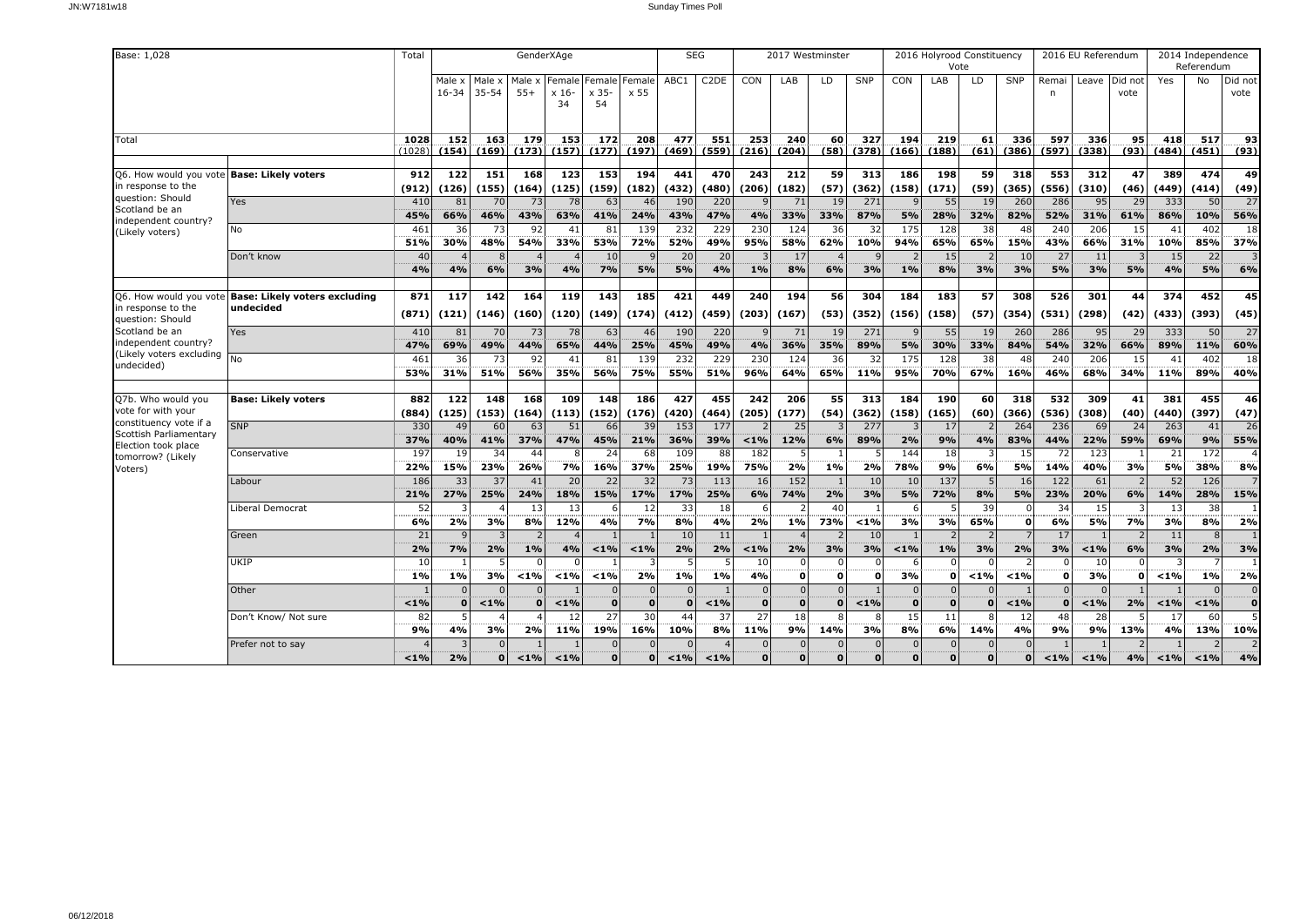| Base: 1,028                                  |                                      | Total                  |                 |                 | GenderXAge               |                              |                    |                | <b>SEG</b>               |              |                          | 2017 Westminster     |                                |                    |                             | 2016 Holyrood Constituency<br>Vote |               |              |                      | 2016 EU Referendum |            |               | 2014 Independence<br>Referendum |                             |
|----------------------------------------------|--------------------------------------|------------------------|-----------------|-----------------|--------------------------|------------------------------|--------------------|----------------|--------------------------|--------------|--------------------------|----------------------|--------------------------------|--------------------|-----------------------------|------------------------------------|---------------|--------------|----------------------|--------------------|------------|---------------|---------------------------------|-----------------------------|
|                                              |                                      | Male x<br>$16 - 34$    | Male x<br>35-54 | Male x<br>$55+$ | Female<br>$x 16$ -<br>34 | Female Female<br>x 35-<br>54 | $\times$ 55        | ABC1           | C <sub>2</sub> DE        | CON          | LAB                      | LD                   | SNP                            | CON                | LAB                         | LD                                 | SNP           | Remai<br>n   | Leave                | Did not<br>vote    | Yes        | No            | Did not<br>vote                 |                             |
| Total                                        |                                      | 1028<br>(1028)         | 152<br>(154)    | 163<br>(169)    | 179<br>(173)             | 153<br>(157)                 | 172<br>(177)       | 208<br>(197)   | 477<br>(469)             | 551<br>(559) | 253<br>(216)             | 240<br>(204)         | 60<br>(58)                     | 327<br>(378)       | 194<br>(166)                | 219<br>(188)                       | 61<br>(61)    | 336<br>(386) | 597<br>(597)         | 336<br>(338)       | 95<br>(93) | 418<br>(484)  | 517<br>(451)                    | 93<br>(93)                  |
| Q7b. Who would you                           | <b>Base: Likely voters excluding</b> | 796                    | 114             | 144             | 163                      | 97                           | 121                | 156            | 383                      | 413          | 216                      | 188                  | 47                             | 305                | 169                         | 179                                | 52            | 305          | 482                  | 280                | 34         | 363           | 393                             | 40                          |
| vote for with your<br>constituency vote if a | undecided                            | (803)                  | (117)           | (149)           | (158)                    | (100)                        | (128)              | (150)          | (381)                    | (422)        | (183)                    | (162)                | (46)                           | (354)              | (146)                       | (156)                              | (52)          | (353)        | (492)                | (278)              | (33)       | (419)         | (344)                           | (40)                        |
| Scottish Parliamentary                       | <b>SNP</b>                           | 330                    | 49              | 60              | 63                       | 51                           | 66                 | 39             | 153                      | 177          | $\overline{2}$           | 25                   | 3                              | 277                | $\overline{3}$              | 17                                 | 2             | 264          | 236                  | 69                 | 24         | 263           | 41                              | 26                          |
| Election took place<br>tomorrow? (Likely     |                                      | 41%<br>197             | 43%             | 42%             | 38%                      | 53%                          | 55%                | 25%            | 40%                      | 43%          | $1\%$                    | 13%                  | 7%                             | 91%                | 2%                          | 9%                                 | 4%            | 86%          | 49%                  | 25%                | 71%        | 72%           | 10%                             | 64%                         |
| voters excluding                             | Conservative                         | 25%                    | 19<br>16%       | 34<br>23%       | 44<br>27%                | 8<br>8%                      | 24<br>20%          | 68<br>44%      | 109<br>28%               | 88<br>21%    | 182<br>84%               | 3%                   | $\mathbf{1}$<br>2%             | 2%                 | 144<br>85%                  | 18<br>10%                          | 3<br>7%       | 15<br>5%     | 72<br>15%            | 123<br>44%         | 4%         | 21<br>6%      | 172<br>44%                      | 9%                          |
| undecided)                                   | Labour                               | 186                    | 33              | 37              | 41                       | 20                           | 22                 | 32             | 73                       | 113          | 16                       | 152                  |                                | 10                 | 10                          | 137                                | 5             | 16           | 122                  | 61                 |            | 52            | 126                             |                             |
|                                              |                                      | 23%                    | 29%             | 26%             | 25%                      | 21%                          | 19%                | 20%            | 19%                      | 27%          | 7%                       | 81%                  | 3%                             | 3%                 | 6%                          | 76%                                | 9%            | 5%           | 25%                  | 22%                | 7%         | 14%           | 32%                             | 17%                         |
|                                              | Liberal Democrat                     | 52                     |                 |                 | 13                       | 13                           |                    | 12             | 33                       | 18           | 6                        |                      | 40                             |                    | 6                           |                                    | 39            |              | 34                   | 15                 |            | 13            | 38                              |                             |
|                                              | Green                                | 6%<br>21               | 3%              | 3%              | 8%                       | 13%                          | 5%                 | 8%             | 9%<br>10                 | 4%<br>11     | 3%                       | 1%                   | 85%                            | $1\%$<br>10        | 3%                          | 3%                                 | 76%           | $\mathbf{0}$ | 7%<br>17             | 5%                 | 8%         | 3%<br>11      | 10%                             | 3%                          |
|                                              |                                      | 3%                     | 8%              | 2%              | 1%                       | 4%                           | $1\%$              | $< 1\%$        | 2%                       | 3%           | $< 1\%$                  | 2%                   | 4%                             | 3%                 | $< 1\%$                     | $1\%$                              | 4%            | 2%           | 4%                   | $< 1\%$            | 7%         | 3%            | 2%                              | 3%                          |
|                                              | UKIP                                 | 10                     |                 |                 | ſ                        | $\cap$                       |                    |                | 5                        |              | 10                       | $\Omega$             | $\mathbf{0}$                   |                    | 6                           | $\Omega$                           | $\Omega$      |              | $\Omega$             | 10                 |            | 3             |                                 |                             |
|                                              |                                      | 1%                     | 1%              | 3%              | < 1%                     | $< 1\%$                      | $< 1\%$            | 2%             | 1%                       | 1%           | 4%                       | $\Omega$             | $\mathbf{0}$                   | $\Omega$           | 3%                          | $\mathbf o$                        | $1\%$         | $1\%$        | $\mathbf{o}$         | 4%                 | 0          | $< 1\%$       | 2%                              | 3%                          |
|                                              | Other                                | < 1%                   | $\Omega$        | $< 1\%$         | $\mathbf 0$              | $< 1\%$                      | $\Omega$           | $\Omega$       | $\Omega$<br>$\mathbf{0}$ | $< 1\%$      | $\Omega$<br>$\mathbf{o}$ | $\Omega$<br>$\Omega$ | $\overline{0}$<br>$\mathbf{O}$ | $1\%$              | $\mathbf 0$<br>$\mathbf{0}$ | $\Omega$<br>$\mathbf{o}$           | $\bf{0}$      | < 1%         | $\Omega$<br>$\Omega$ | $< 1\%$            | 3%         | $< 1\%$       | $< 1\%$                         | $\mathbf 0$<br>$\mathbf{o}$ |
| Q7c. And who would                           | <b>Base: Likely voters</b>           | 882                    | 122             | 148             | 168                      | 109                          | 148                | 186            | 427                      | 455          | 242                      | 206                  | 55                             | 313                | 184                         | 190                                | 60            | 318          | 532                  | 309                | 41         | 381           | 455                             | 46                          |
| you vote for with your                       |                                      | (884)                  | (125)           | (153)           | (164)                    | (113)                        | (152)              | (176)          | (420)                    | (464)        | (205)                    | (177)                | (54)                           | (362)              | (158)                       | (165)                              | (60)          | (366)        | (536)                | (308)              | (40)       | (440)         | (397)                           | (47)                        |
| regional vote? (Likely<br>Voters)            | <b>SNP</b>                           | 299                    | 43              | 53              | 54                       | 47                           | 64                 | 37             | 133                      | 166          |                          | 20                   | $\Omega$                       | 256                | .5                          | 16                                 |               | 238          | 210                  | 68                 | 21         | 240           | 39                              | 21                          |
|                                              |                                      | 34%                    | 35%             | 36%             | 32%                      | 44%                          | 43%                | 20%            | 31%                      | 37%          | 1%                       | 10%                  | $\Omega$                       | 82%                | 2%                          | 8%                                 | 3%            | 75%          | 40%                  | 22%                | 52%        | 63%           | 9%                              | 45%                         |
|                                              | Conservative                         | 207<br>23%             | 20<br>16%       | 31<br>21%       | 46<br>27%                | 10<br>10%                    | 28<br>19%          | 72<br>39%      | 117<br>27%               | 90<br>20%    | 186<br>77%               | 3%                   | 5<br>9%                        | 1%                 | 150<br>81%                  | 20<br>10%                          | 8<br>13%      | 13<br>4%     | 80<br>15%            | 124<br>40%         | 6%         | 20<br>5%      | 183<br>40%                      | 10%                         |
|                                              | Labour                               | 178                    | 33              | $\overline{37}$ | 40                       | 18                           | 20                 | 30             | 73                       | 106          | 10                       | 151                  | $\overline{4}$                 | 12                 |                             | 132                                | 5             | 20           | 118                  | 56                 |            | 52            | 119                             |                             |
|                                              |                                      | 20%                    | 27%             | 25%             | 24%                      | 17%                          | 13%                | 16%            | 17%                      | 23%          | 4%                       | 74%                  | 7%                             | 4%                 | 3%                          | 70%                                | 8%            | 6%           | 22%                  | 18%                | 9%         | 14%           | 26%                             | 17%                         |
|                                              | Liberal Democrat                     | 53                     | -6              |                 | 14                       | 13                           | -6                 |                | 34                       | 19           |                          |                      | 35                             |                    |                             |                                    | 35            |              | 34                   | 15                 |            | 15            | 37                              |                             |
|                                              | Green                                | 6%<br>44               | 5%<br>13        | 4%<br>11        | 8%<br>8                  | 12%<br>5                     | 4%                 | 4%             | 8%<br>26                 | 4%<br>17     | 4%                       | 2%                   | 65%                            | $\mathbf{0}$<br>26 | 4%                          | 4%<br>5                            | 59%           | < 1%<br>22   | 6%<br>35             | 5%                 | 8%         | 4%<br>27      | 8%<br>13                        | 2%                          |
|                                              |                                      | 5%                     | 11%             | 7%              | 5%                       | 4%                           | 3%                 | 2%             | 6%                       | 4%           | $< 1\%$                  | 3%                   | 6%                             | 8%                 | $< 1\%$                     | 3%                                 | 6%            | 7%           | 7%                   | 2%                 | 9%         | 7%            | 3%                              | 8%                          |
|                                              | UKIP                                 | 10                     |                 |                 |                          |                              |                    |                | 5                        |              |                          |                      | $\Omega$                       |                    | $\overline{4}$              |                                    |               |              |                      | 10                 |            |               |                                 |                             |
|                                              |                                      | 1%                     | $< 1\%$         | 4%              | < 1%                     | $< 1\%$                      | $< 1\%$            | 2%             | $1\%$                    | 1%           | 4%                       | $\Omega$             | $\mathbf{0}$                   | n                  | 2%                          | $\mathbf 0$                        | $< 1\%$       | 1%           | $\mathbf{o}$         | 3%                 | 0          | $< 1\%$       | 2%                              | 2%                          |
|                                              | Other                                |                        |                 |                 |                          |                              | $\Omega$           | $\Omega$       | $\mathbf{0}$             |              | $\Omega$                 | $\Omega$             | $\overline{0}$                 |                    | $\mathbf{0}$                | $\mathbf{0}$                       | $\Omega$      |              | $\Omega$             |                    |            |               | $\Omega$                        |                             |
|                                              | Don't Know/ Not sure                 | < 1%<br>8 <sup>3</sup> | $\Omega$        | < 1%            | $\Omega$                 | $< 1\%$<br>13                | $\mathbf{0}$<br>26 | $\Omega$<br>31 | $\mathbf{o}$<br>39       | $1\%$<br>44  | $\mathbf{o}$<br>24       | $\mathbf{o}$<br>17   | $\mathbf{0}$                   | < 1%<br>14         | $\mathbf{0}$<br>14          | $\mathbf{0}$<br>11                 | $\Omega$<br>6 | < 1%<br>17   | $\Omega$<br>50       | $< 1\%$<br>29      | $\Omega$   | $< 1\%$<br>24 | $\mathbf 0$<br>54               | 2%                          |
|                                              |                                      | 9%                     | 4%              | 2%              | 3%                       | 12%                          | 17%                | 16%            | 9%                       | 10%          | 10%                      | 8%                   | 14%                            | 4%                 | 7%                          | 6%                                 | 11%           | 5%           | 9%                   | 9%                 | 11%        | 6%            | 12%                             | 10%                         |
|                                              | Prefer not to say                    |                        |                 |                 |                          |                              | $\Omega$           |                | n                        |              | $\Omega$                 |                      | $\Omega$                       |                    | $\mathbf 0$                 | $\Omega$                           | $\Omega$      |              |                      |                    |            |               |                                 |                             |
|                                              |                                      | < 1%                   | 2%              | $\Omega$        | < 1%                     | < 1%                         | $\Omega$           |                | $< 1\%$                  | < 1%         | $\Omega$                 | $\Omega$             | $\Omega$                       | $\Omega$           | ö                           | $\Omega$                           | $\Omega$      | $\Omega$     | $1\%$                | < 1%               | 4%         | $< 1\%$       | < 1%                            | 4%                          |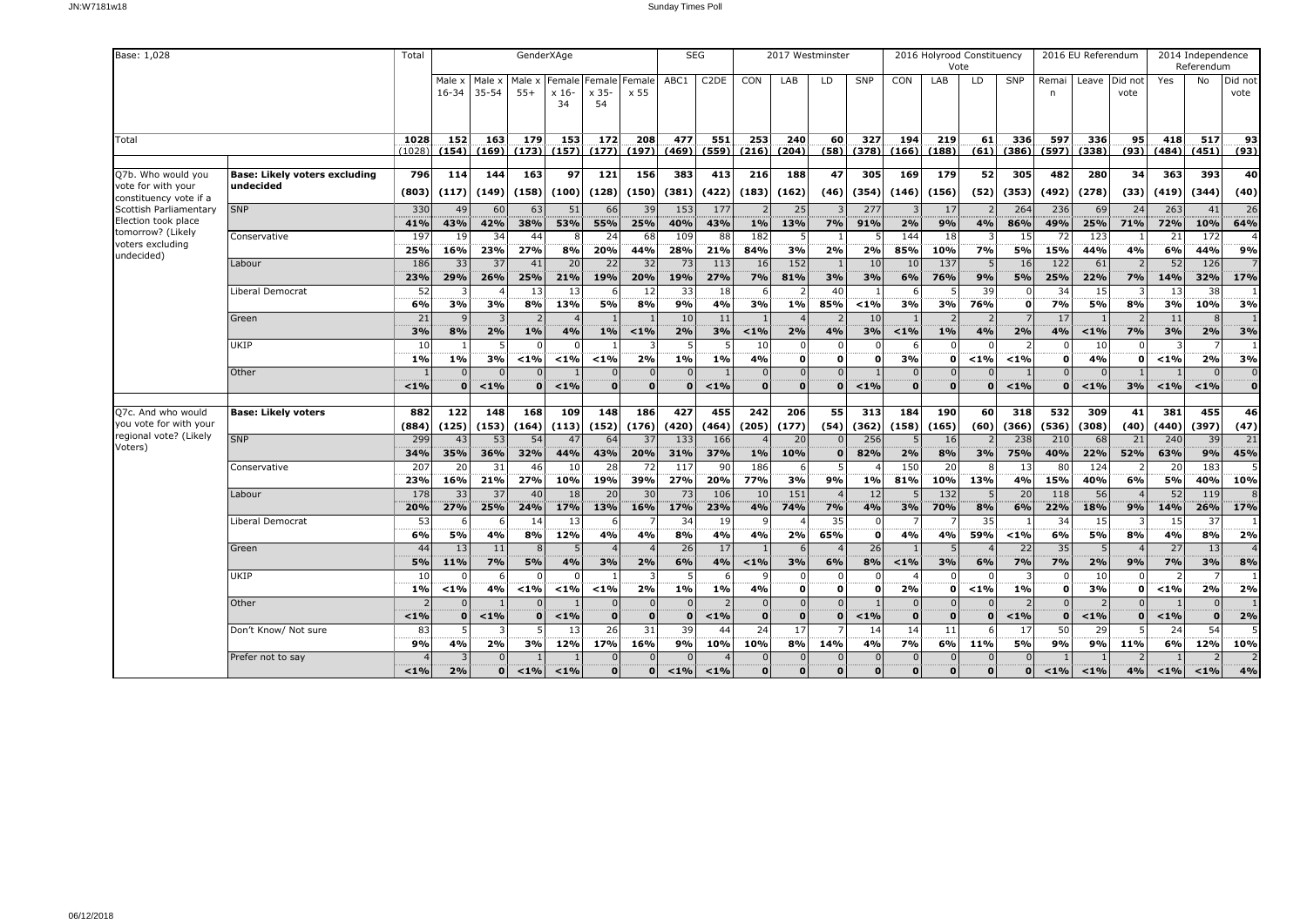| Base: 1,028                                                            |                                                   | Total                  |                     |                     | GenderXAge       |                         |                                |                  | <b>SEG</b>           |                   |                      | 2017 Westminster    |                         |                  |                      | 2016 Holyrood Constituency<br>Vote |                            |                         |                          | 2016 EU Referendum        |            |                   | 2014 Independence<br>Referendum |                  |
|------------------------------------------------------------------------|---------------------------------------------------|------------------------|---------------------|---------------------|------------------|-------------------------|--------------------------------|------------------|----------------------|-------------------|----------------------|---------------------|-------------------------|------------------|----------------------|------------------------------------|----------------------------|-------------------------|--------------------------|---------------------------|------------|-------------------|---------------------------------|------------------|
|                                                                        |                                                   |                        | Male x<br>$16 - 34$ | Male x<br>$35 - 54$ | Male x<br>$55+$  | Female<br>$x 16-$<br>34 | Female Female<br>$x 35-$<br>54 | x 55             | ABC1                 | C <sub>2</sub> DE | CON                  | LAB                 | LD.                     | <b>SNP</b>       | <b>CON</b>           | LAB                                | LD                         | SNP                     | Remai<br>n               | Leave Did not             | vote       | Yes               | No                              | Did not<br>vote  |
| Total                                                                  |                                                   | 1028<br>(1028          | 152<br>(154)        | 163<br>(169)        | 179<br>(173)     | 153<br>(157)            | 172<br>(177)                   | 208<br>(197)     | 477<br>(469)         | 551<br>(559)      | 253<br>(216)         | 240<br>(204)        | 60<br>(58)              | 327<br>(378)     | 194<br>(166)         | 219<br>(188)                       | 61<br>(61)                 | 336<br>(386)            | 597<br>(597)             | 336<br>(338)              | 95<br>(93) | 418<br>(484)      | 517<br>(451)                    | 93<br>(93)       |
| Q7c. And who would<br>you vote for with your<br>regional vote? (Likely | <b>Base: Likely voters excluding</b><br>undecided | 793<br>(796)           | 114<br>(117)        | 144<br>(149)        | 162<br>(156)     | 95 <sub>1</sub><br>(98) | $\overline{123}$<br>(127)      | 154<br>(148)     | 388<br>(384)         | 405<br>(412)      | 218<br>(184)         | <b>188</b><br>(162) | 48<br>(46)              | 298<br>(347)     | 171<br>(147)         | 179<br>(156)                       | 54<br>(54)                 | 300<br>(347)            | 479<br>(487)             | 280<br>(276)              | 35<br>(33) | 356<br>(411)      | 397<br>(345)                    | 40<br>(40)       |
| voters excluding<br>undecided)                                         | <b>SNP</b>                                        | 299<br>38%             | 43<br>37%           | 53<br>37%           | 54<br>33%        | 47<br>50%               | 64<br>52%                      | 37<br>24%        | 133<br>34%           | 166<br>41%        | 2%                   | 20<br>11%           | $\Omega$                | 256<br>86%       | 3%                   | 16<br>9%                           | 4%                         | 238<br>79%              | 210<br>44%               | 68<br>24%                 | 21<br>61%  | 240<br>67%        | 39<br>10%                       | 21<br>52%        |
|                                                                        | Conservative                                      | 207<br>26%             | 20<br>17%           | 31<br>21%           | 46<br>29%        | 10<br>11%               | 28<br>23%                      | 72<br>47%        | 117<br>30%           | 90<br>22%         | 186<br>85%           | 3%                  | 10%                     | 1%               | 150<br>88%           | 20<br>11%                          | $\mathsf{R}$<br>14%        | 13<br>4%                | 80<br>17%                | 124<br>44%                | 7%         | 20<br>6%          | 183<br>46%                      | 12%              |
|                                                                        | Labour                                            | 178<br>22%             | 33<br>29%           | 37<br>26%           | 40<br>25%        | 18<br>19%               | 20<br>16%                      | 30<br>20%        | 73<br>19%            | 106<br>26%        | 10<br>4%             | 151<br>80%          | 8%                      | 12<br>4%         | 3%                   | 132<br>74%                         | 5<br>9%                    | 20<br>7%                | 118<br>25%               | 56<br>20%                 | 11%        | 52<br>15%         | 119<br>30%                      | 19%              |
|                                                                        | Liberal Democrat                                  | 53<br>7%               | 5%                  | 4%                  | 14<br>9%         | 13<br>14%               | -6<br>5%                       | 5%               | 34<br>9%             | 19<br>5%          | 4%                   | 2%                  | 35<br>75%               | $\Omega$         | 4%                   | 4%                                 | 35<br>66%                  | < 1%                    | 34<br><b>7%</b>          | 15<br>5%                  | 9%         | 15<br>4%          | 37<br>9%                        | 3%               |
|                                                                        | Green                                             | 44<br>6%               | 13<br>11%           | 11<br>7%            | -8<br>5%         | 5%                      | 3%                             | 2%               | 26<br>7%             | 17<br>4%          | $< 1\%$              | 3%                  | 7%                      | 26<br>9%         | $1\%$                | 3%                                 | 7%                         | 22<br>7%                | 35<br>7%                 | 2%                        | 11%        | 27<br>8%          | 13<br>3%                        | 9%               |
|                                                                        | UKIP                                              | 10<br>1%               | < 1%                | 4%                  | 1%               | $< 1\%$                 | < 1%                           | 2%               | 1%                   | 1%                | 4%                   |                     | $\Omega$<br>$\mathbf 0$ |                  | 3%                   | $\mathbf{o}$                       | < 1%                       | 1%                      | $\Omega$<br>$\mathbf{o}$ | 10<br>4%                  |            | $< 1\%$           | 2%                              | 3%               |
|                                                                        | Other                                             | < 1%                   |                     | < 1%                | $\Omega$         | $< 1\%$                 | $\Omega$<br>$\Omega$           | $\Omega$         | $\Omega$<br>$\Omega$ | < 1%              | $\Omega$<br>$\Omega$ |                     | $\Omega$<br>$\Omega$    | < 1%             | $\Omega$<br>$\Omega$ | $\overline{0}$<br>$\mathbf{0}$     | $\overline{0}$<br>$\Omega$ | $\overline{2}$<br>$1\%$ | $\Omega$<br>٥I           | $\overline{2}$<br>$< 1\%$ |            | < 1%              | $\Omega$                        | 2%               |
| Q8b. How would you<br>vote if another EU                               | <b>Base: Likely voters</b>                        | 896                    | 125                 | 154                 | 163              | 119                     | 147                            | 186              | 439                  | 457               | 239                  | 217                 | 57                      | 301              | 182                  | 200                                | 56                         | 306                     | 552                      | 307                       | 37         | 375               | 465                             | 55               |
| Referendum took place<br>tomorrow?                                     | The UK should remain in the EU                    | (897)<br>547           | (129)<br>93         | (159)<br>86         | (159)<br>93      | (122)<br>98             | (153)<br>95                    | (174)<br>81      | (432)<br>305         | (465)<br>242      | (204)<br>66          | (186)<br>157        | (55)<br>45              | (349)<br>227     | (155)<br>58          | (173)<br>133                       | (57)<br>39                 | (353)<br>220            | (555)<br>499             | (307)<br>24               | (35)<br>25 | (435)<br>254      | (407)<br>253                    | (55)<br>41       |
|                                                                        | The UK should leave the EU                        | 61%<br>319<br>36%      | 74%<br>28<br>22%    | 56%<br>60<br>39%    | 57%<br>65<br>40% | 82%<br>20<br>17%        | 65%<br>46<br>32%               | 44%<br>99<br>54% | 69%<br>125<br>28%    | 53%<br>195<br>43% | 28%<br>165<br>69%    | 72%<br>55<br>26%    | 78%<br>10<br>18%        | 75%<br>66<br>22% | 32%<br>118<br>65%    | 66%<br>62<br>31%                   | 70%<br>15<br>26%           | 72%<br>79<br>26%        | 90%<br>42<br>8%          | 8%<br>271<br>88%          | 68%<br>18% | 68%<br>111<br>30% | 54%<br>196<br>42%               | 74%<br>12<br>22% |
|                                                                        | Don't know                                        | 28<br>3%               | 4%                  | 5%                  | 3%               | $< 1\%$                 | 3%                             | 3%               | 2%                   | 19<br>4%          | 4%                   | 2%                  | 3%                      | 3%               | 3%                   | 3%                                 | 5%                         | 2%                      | 11<br>2%                 | 12<br>4%                  | 12%        | 10<br>3%          | 16<br>4%                        | 3%               |
| Q8b. How would you                                                     | <b>Base: Likely voters excluding</b>              | 867                    | 120                 | 147                 | 158              | 118                     | 142                            | 181              | 429                  | 437               | 231                  | 212                 | 55                      | 293              | 176                  | 195                                | 54                         | 299                     | 541                      | 295                       | 31         | 365               | 449                             | 53               |
| vote if another EU<br>Referendum took place                            | undecided                                         | (868)                  | (124)               | (152)               | (154)            | (121)                   | (148)                          | (168)            | (424)                | (444)             | (197)                | (182)               | (53)                    | (340)            | (151)                | (168)                              | (53)                       | (345)                   | (545)                    | (294)                     | (29)       | (424)             | (392)                           | (52)             |
| tomorrow? (Likely votes<br>excluding undecided)                        | The UK should remain in the EU                    | 547<br>63%             | 93<br>77%           | 86<br>59%           | 93<br>59%        | 98<br>83%               | 95<br>67%                      | 81<br>45%        | 305<br>71%           | 242<br>55%        | 66<br>29%            | 157<br>74%          | 45<br>81%               | 227<br>77%       | 58<br>33%            | 133<br>68%                         | 39<br>73%                  | 220<br>74%              | 499<br>92%               | 24<br>8%                  | 25<br>79%  | 254<br>69%        | 253<br>56%                      | 41<br>77%        |
|                                                                        | The UK should leave the EU                        | 31 <sup>9</sup><br>37% | 28<br>23%           | 60<br>41%           | 65<br>41%        | 20<br>17%               | 46<br>33%                      | 99<br>55%        | 125<br>29%           | 195<br>45%        | 165<br>71%           | 55<br>26%           | 10<br>19%               | 66<br>23%        | 118<br>67%           | 62<br>32%                          | 15<br>27%                  | 79<br>26%               | 42<br>8%                 | 271<br>92%                | 21%        | 111<br>31%        | 196<br>44%                      | 12<br>23%        |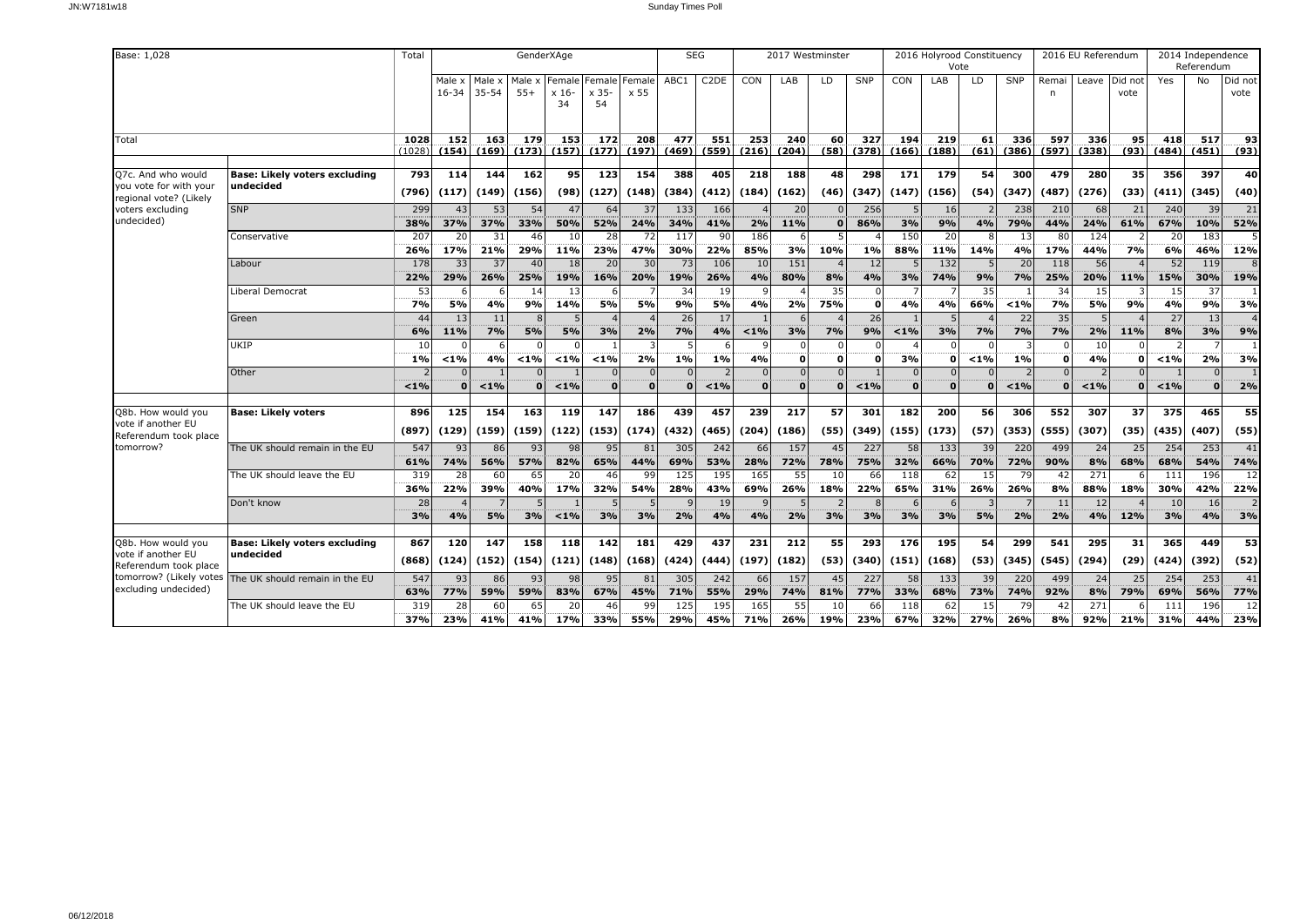| Base: 1,028                                                                                       |                                                                                                   | Total                |                           |                     | GenderXAge         |                         |                                   |                    | <b>SEG</b>          |                               |                                 | 2017 Westminster   |                     |                                  |                    | 2016 Holyrood Constituency<br>Vote |                  |                     |                     | 2016 EU Referendum |                  |                     | 2014 Independence<br>Referendum |                        |
|---------------------------------------------------------------------------------------------------|---------------------------------------------------------------------------------------------------|----------------------|---------------------------|---------------------|--------------------|-------------------------|-----------------------------------|--------------------|---------------------|-------------------------------|---------------------------------|--------------------|---------------------|----------------------------------|--------------------|------------------------------------|------------------|---------------------|---------------------|--------------------|------------------|---------------------|---------------------------------|------------------------|
|                                                                                                   |                                                                                                   |                      | Male x<br>$16 - 34$       | Male x<br>$35 - 54$ | Male x<br>$55+$    | Female<br>$x 16-$<br>34 | Female   Female<br>$x 35$ -<br>54 | x 55               | ABC1                | C <sub>2</sub> D <sub>E</sub> | CON                             | LAB                | LD.                 | <b>SNP</b>                       | CON                | LAB                                | LD               | SNP                 | Remai<br>n          | Leave Did not      | vote             | Yes                 | No                              | Did not<br>vote        |
| Total                                                                                             |                                                                                                   | 1028<br>(1028)       | 152<br>(154)              | 163<br>(169)        | 179<br>(173)       | 153<br>(157)            | 172<br>(177)                      | 208<br>(197)       | 477<br>(469)        | 551<br>(559)                  | 253<br>(216)                    | 240<br>(204)       | 60<br>(58)          | 327<br>(378)                     | 194<br>(166)       | 219<br>(188)                       | 61<br>(61)       | 336<br>(386)        | 597<br>(597)        | 336<br>(338)       | 95<br>(93)       | 418<br>(484)        | 517<br>(451)                    | 93<br>(93)             |
| Q8c. Regardless of<br>whether you support or<br>oppose independence,<br>which of these is closest | <b>Base: All respondents</b><br>believe Scotland is likely to                                     | 1028<br>(1028<br>343 | 152<br>(154)<br>74        | 163<br>(169)<br>60  | 179<br>(173)<br>58 | 153<br>(157)<br>60      | $\frac{172}{2}$<br>(177)<br>54    | 208<br>(197)<br>35 | 477<br>(469)<br>158 | 551<br>(559)<br>185           | $\overline{253}$<br>(216)<br>22 | 240<br>(204)<br>73 | 60<br>(58)<br>16    | $\overline{327}$<br>(378)<br>195 | 194<br>(166)<br>17 | 219<br>(188)<br>60                 | 61<br>(61)<br>19 | 336<br>(386)<br>185 | 597<br>(597)<br>239 | 336<br>(338)<br>74 | 95<br>(93)<br>30 | 418<br>(484)<br>247 | $\overline{517}$<br>(451)<br>66 | 93<br>(93)<br>30       |
| to your view?                                                                                     | become independent within the<br>next five to ten years<br>believe Scotland is likely to          | 33%<br>172           | 49%<br>31                 | 37%<br>24           | 32%<br>32          | 39%<br>24               | 32%<br>24                         | 17%<br>37          | 33%<br>81           | 34%<br>92                     | 9%<br>26                        | 30%<br>51          | 26%<br>10           | 59%<br>66                        | 9%<br>21           | 28%<br>48                          | 31%              | 55%<br>67           | 40%<br>110          | 22%<br>48          | 31%<br>15        | 59%<br>84           | 13%<br>70                       | 32%<br>18              |
|                                                                                                   | become independent but not for at<br>east 10 or 15 years                                          | 17%                  | 20%                       | 15%                 | 18%                | 16%                     | 14%                               | 18%                | 17%                 | 17%                           | 10%                             | 21%                | 16%                 | 20%                              | 11%                | 22%                                | 12%              | 20%                 | 18%                 | 14%                | 15%              | 20%                 | 14%                             | 20%                    |
|                                                                                                   | I believe Scotland is likely to<br>become independent but not for at<br>least 20 or 30 years      | 87<br>8%             | 5%                        | 13<br>8%            | 21<br>12%          | 8<br><b>5%</b>          | 19<br>11%                         | 18<br>9%           | 42<br>9%            | 45<br>8%                      | 27<br>10%                       | 20<br>8%           | 7%                  | 18<br>6%                         | 15<br>8%           | 21<br>10%                          | 6%               | 23<br>7%            | 47<br>8%            | 30<br>9%           | 10<br>10%        | 21<br>5%            | 60<br>12%                       | 6%                     |
|                                                                                                   | don't believe Scotland is likely to<br>become independent at any point<br>in the next few decades | 306<br>30%           | 28<br>18%                 | 53<br>33%           | 57<br>32%          | 31<br>20%               | 52<br>30%                         | 85<br>41%          | 151<br>32%          | 155<br>28%                    | 153<br>60%                      | 72<br>30%          | 23<br>38%           | 26<br>8%                         | 120<br>62%         | 71<br>33%                          | 24<br>39%        | 34<br>10%           | 139<br>23%          | 153<br>45%         | 15<br>16%        | 32<br>8%            | 259<br>50%                      | 15<br>17%              |
|                                                                                                   | Don't know                                                                                        | 119<br>12%           | 12<br>8%                  | 13<br>8%            | 10<br>6%           | 30<br>19%               | 22<br>13%                         | 32<br>16%          | 45<br>9%            | 74<br>14%                     | 26<br>10%                       | 24<br>10%          | $\mathbf{R}$<br>13% | 22<br>7%                         | 21<br>11%          | 18<br>8%                           | 12%              | 26<br>8%            | 62<br>10%           | 31<br>9%           | 26<br>27%        | 35<br>8%            | 61<br>12%                       | 23<br>25%              |
| Q8d. When do you think<br>another Scottish                                                        | <b>Base: All respondents</b>                                                                      | 1028<br>(1028        | 152<br>(154)              | 163<br>(169)        | 179<br>(173)       | 153<br>(157)            | 172<br>(177)                      | 208<br>(197)       | 477<br>(469)        | 551<br>(559)                  | 253<br>(216)                    | 240<br>(204)       | 60 <br>(58)         | 327<br>(378)                     | 194<br>(166)       | 219<br>(188)                       | 61<br>(61)       | 336<br>(386)        | 597<br>(597)        | 336<br>(338)       | 95<br>(93)       | 418<br>(484)        | 517<br>(451)                    | 93<br>(93)             |
| independence<br>referendum should be<br>held?                                                     | While the UK is negotiating to leave<br>the EU                                                    | 197<br>19%           | 51<br>33%                 | 32<br>20%           | 21<br>12%          | 48<br>31%               | 32<br>19%                         | 14<br>7%           | 94<br>20%           | 103<br>19%                    | 2%                              | 39<br>16%          | 13<br>22%           | 114<br>35%                       | 4%                 | 32<br>14%                          | 14<br>23%        | 108<br>32%          | 148<br>25%          | 26<br>8%           | 22<br>24%        | 145<br>35%          | 29<br>6%                        | 23<br>24%              |
|                                                                                                   | When the UK has finished<br>negotiating to leave the EU                                           | 298<br>29%           | 61<br>40%                 | 50<br>30%           | 58<br>32%          | 47<br>30%               | 49<br>28%                         | 32<br>15%          | 127<br>27%          | 171<br>31%                    | 10<br>4%                        | 79<br>33%          | 15%                 | 155<br>47%                       | 3%                 | 69<br>31%                          | 14%              | 153<br>46%          | 188<br>32%          | 81<br>24%          | 28<br>30%        | 193<br>46%          | 78<br>15%                       | $\overline{27}$<br>29% |
|                                                                                                   | There should not be another<br>Scottish independence referendum<br>in the next few years          | 533<br>52%           | 40<br>26%                 | 81<br>50%           | 100<br>56%         | 59<br>38%               | 91<br>53%                         | 162<br>78%         | 256<br>54%          | 277<br>50%                    | 238<br>94%                      | 122<br>51%         | 38<br>64%           | 58<br>18%                        | 182<br>94%         | 119<br>54%                         | 38<br>63%        | 75<br>22%           | 260<br>44%          | 229<br>68%         | 44<br>46%        | 79<br>19%           | 410<br>79%                      | 44<br>47%              |
| Q9. Would you support<br>having a second                                                          | <b>Base: All respondents</b>                                                                      | 1028<br>(1028        | $\overline{152}$<br>(154) | 163<br>(169)        | 179<br>(173)       | 153<br>(157)            | $\frac{172}{2}$<br>(177)          | 208<br>(197)       | 477<br>(469)        | 551<br>(559)                  | 253<br>(216)                    | 240<br>(204)       | 60<br>(58)          | 327<br>(378)                     | 194<br>(166)       | 219<br>(188)                       | 61<br>(61)       | 336<br>(386)        | 597<br>(597)        | 336<br>(338)       | 95<br>(93)       | 418<br>(484)        | 517<br>(451)                    | 93<br>(93)             |
| referendum on whether<br>the UK should remain in<br>the European Union?                           | Yes                                                                                               | 539<br>52%           | 88<br>58%                 | 95<br>59%           | 94<br>52%          | 99<br>65%               | 96<br>56%                         | 67<br>32%          | 288<br>60%          | 251<br>46%                    | 49<br>19%                       | 152<br>63%         | 43<br>72%           | 231<br>71%                       | 46<br>24%          | 125<br>57%                         | 45<br>74%        | 224<br>67%          | 439<br>74%          | 62<br>18%          | 39<br>41%        | 273<br>65%          | 221<br>43%                      | 45<br>49%              |
|                                                                                                   | No                                                                                                | 379<br>37%           | 46<br>31%                 | 60<br>37%           | 74<br>41%          | 25<br>17%               | 54<br>31%                         | 119<br>57%         | 154<br>32%          | 225<br>41%                    | 190<br>75%                      | 67<br>28%          | 14<br>23%           | 64<br>19%                        | 139<br>72%         | 75<br>34%                          | 15<br>24%        | 83<br>25%           | 106<br>18%          | 248<br>74%         | 24<br>26%        | 100<br>24%          | 254<br>49%                      | 25<br>27%              |
|                                                                                                   | Don't know                                                                                        | 110<br>11%           | 18<br>12%                 | 4%                  | 11<br>6%           | 29<br>19%               | 23<br>13%                         | 22<br>11%          | 35<br>7%            | 75<br>14%                     | 14<br>6%                        | 21<br>9%           | 6%                  | 32<br>10%                        | $\mathbf{q}$<br>5% | 20<br>9%                           | 2%               | 29<br>9%            | 52<br>9%            | 26<br>8%           | 32<br>33%        | 45<br>11%           | 42<br>8%                        | 23<br>24%              |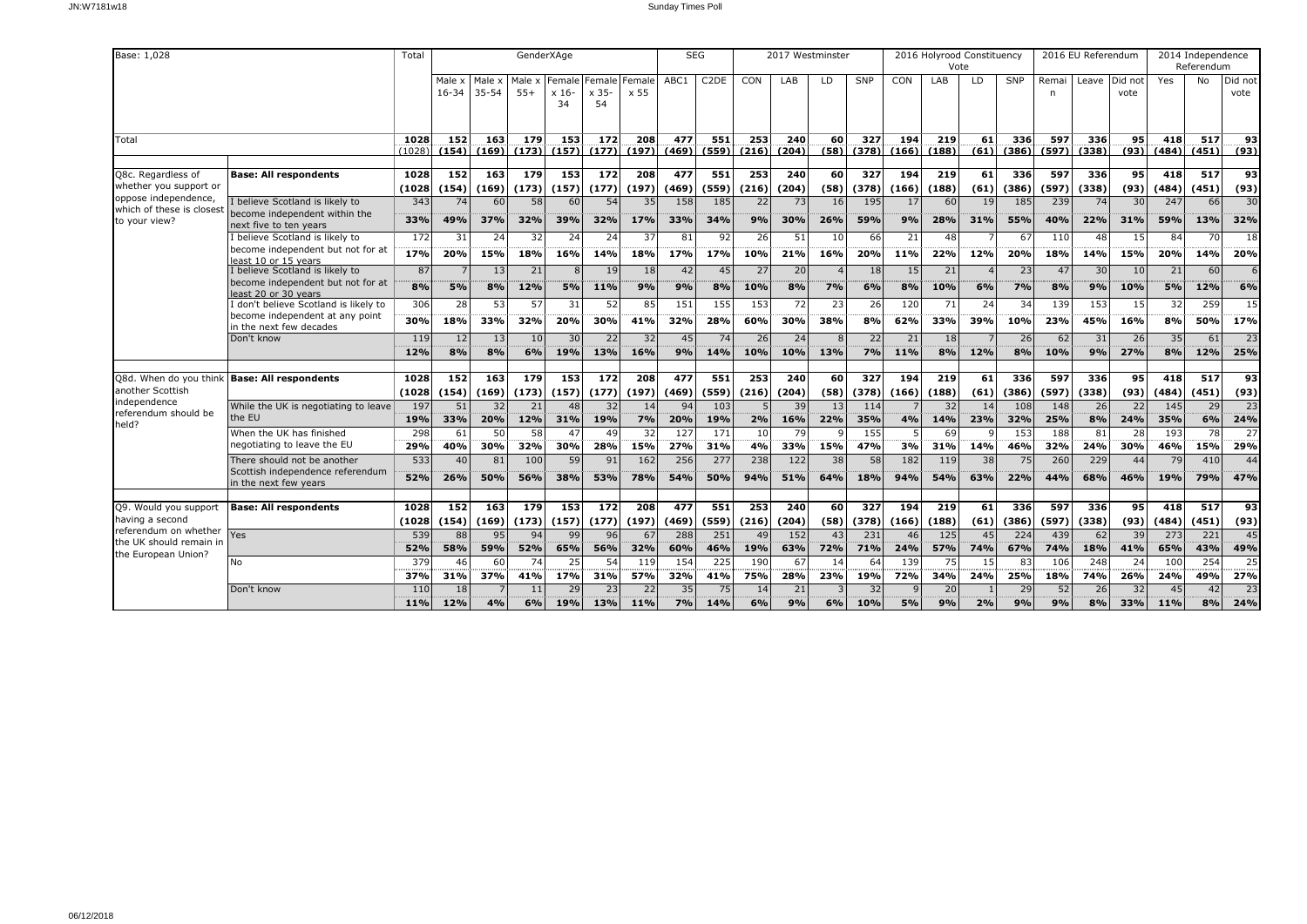| Base: 1,028                                                               |                                                                                                                    | Total                  |                     |                     | GenderXAge                |                      |                         |                | <b>SEG</b>                |                        |                     | 2017 Westminster |            |              |              | 2016 Holyrood Constituency<br>Vote |                         |              |              | 2016 EU Referendum |                 |              | 2014 Independence<br>Referendum |                 |
|---------------------------------------------------------------------------|--------------------------------------------------------------------------------------------------------------------|------------------------|---------------------|---------------------|---------------------------|----------------------|-------------------------|----------------|---------------------------|------------------------|---------------------|------------------|------------|--------------|--------------|------------------------------------|-------------------------|--------------|--------------|--------------------|-----------------|--------------|---------------------------------|-----------------|
|                                                                           |                                                                                                                    |                        | Male x<br>$16 - 34$ | Male x<br>$35 - 54$ | Male x<br>$55+$           | Female<br>x 16<br>34 | Female<br>$x$ 35-<br>54 | Female<br>x 55 | ABC1                      | C <sub>2</sub> DE      | CON                 | LAB              | LD         | <b>SNP</b>   | <b>CON</b>   | LAB                                | LD                      | SNP          | Remai<br>n   | Leave              | Did not<br>vote | Yes          | No                              | Did not<br>vote |
| Total                                                                     |                                                                                                                    | 1028<br>(1028          | 152<br>(154)        | 163<br>(169)        | 179<br>(173)              | 153<br>(157)         | 172<br>(177)            | 208<br>(197)   | 477<br>(469)              | 551<br>(559)           | 253<br>(216)        | 240<br>(204)     | 60<br>(58) | 327<br>(378) | 194<br>(166) | 219<br>(188)                       | 61<br>(61)              | 336<br>(386) | 597<br>(597) | 336<br>(338)       | 95<br>(93)      | 418<br>(484) | 517<br>(451)                    | 93<br>(93)      |
| Q10. Given the choice                                                     | <b>Base: All respondents</b>                                                                                       | 1028                   | 152                 | 163                 | 179                       | 153                  | 172                     | 208            | 477                       | 551                    | 253                 | 240              | 60         | 327          | 194          | 219                                | 61                      | 336          | 597          | 336                | 95              | 418          | 517                             | 93              |
| of only these two<br>options, which do you                                |                                                                                                                    | (1028                  | (154)               | (169)               | (173)                     | (157)                | (177)                   | (197)          | (469)                     | (559)                  | (216)               | (204)            | (58)       | (378)        | (166)        | (188)                              | (61)                    | (386)        | (597)        | (338)              | (93)            | (484)        | (451)                           | (93)            |
| believe represents the<br>better future for<br>Scotland?                  | MPs voting for the Brexit deal the<br>Prime Minister is putting before the<br>House of Commons on 11th<br>December | 336<br>33%             | 55<br>36%           | 55<br>34%           | 65<br>36%                 | 42<br>28%            | 39<br>23%               | 79<br>38%      | 181<br>38%                | 156<br>28%             | 111<br>44%          | 82<br>34%        | 27<br>45%  | 84<br>26%    | 93<br>48%    | 87<br>40%                          | 27<br>45%               | 87<br>26%    | 194<br>32%   | 128<br>38%         | 14<br>15%       | 126<br>30%   | 195<br>38%                      | 16<br>18%       |
|                                                                           | MPs voting for a no deal Brexit                                                                                    | 31 <sup>9</sup><br>31% | 54<br>35%           | 65<br>40%           | 66<br>37%                 | 34<br>23%            | 47<br>27%               | 53<br>26%      | 139<br>29%                | 180<br>33%             | 86<br>34%           | 76<br>32%        | 14<br>23%  | 109<br>33%   | 66<br>34%    | 62<br>28%                          | 13<br>21%               | 120<br>36%   | 175<br>29%   | 122<br>36%         | 22<br>23%       | 139<br>33%   | 155<br>30%                      | 25<br>27%       |
|                                                                           | Don't know                                                                                                         | 372<br>36%             | 43<br>28%           | 43<br>27%           | 47<br>26%                 | 76<br>50%            | 86<br>50%               | 75<br>36%      | 158<br>33%                | 215<br>39%             | 56<br>22%           | 82<br>34%        | 19<br>32%  | 135<br>41%   | 35<br>18%    | 70<br>32%                          | 21<br>34%               | 128<br>38%   | 228<br>38%   | 86<br>26%          | 59<br>62%       | 154<br>37%   | 167<br>32%                      | 52<br>56%       |
| Q11. If the Prime                                                         | <b>Base: All respondents</b>                                                                                       | 1028                   | 152                 | 163                 | 179                       | 153                  | 172                     | 208            | 477                       | 551                    | 253                 | 240              | 60         | 327          | 194          | 219                                | 61                      | 336          | 597          | 336                | 95              | 418          | 517                             | 93              |
| Minister fails to secure a<br>majority in a vote in the                   | Yes                                                                                                                | (1028<br>521           | (154)<br>100        | (169)<br>92         | (173)<br>97               | (157)<br>80          | (177)<br>88             | (197)<br>63    | (469)<br>249              | (559)<br>272           | (216)<br>48         | (204)<br>143     | (58)<br>34 | (378)<br>239 | (166)<br>39  | (188)<br>126                       | (61)<br>33              | (386)<br>233 | (597)<br>377 | (338)<br>110       | (93)<br>34      | (484)<br>290 | (451)<br>190                    | (93)<br>41      |
| House of Commons for<br>the Brexit deal she has<br>negotiated with the EU | No                                                                                                                 | 51%<br>324             | 66%<br>36           | 57%<br>54           | 54%<br>56                 | 52%<br>28            | 51%<br>51               | 30%<br>100     | 52%<br>154                | 49%<br>17 <sub>1</sub> | 19%<br>172          | 60%<br>57        | 56%<br>19  | 73%<br>47    | 20%<br>127   | 57%<br>60                          | 54%<br>21               | 69%<br>63    | 63%<br>133   | 33%<br>174         | 36%<br>17       | 69%<br>70    | 37%<br>239                      | 44%<br>16       |
| would you favour<br>another general election Don't know                   |                                                                                                                    | 32%<br>183             | 24%<br>16           | 33%<br>17           | 31%<br>27                 | 18%<br>45            | 30%<br>33               | 48%<br>45      | 32%<br>75                 | 31%<br>108             | 68%<br>34           | 24%<br>40        | 32%        | 14%<br>41    | 66%<br>28    | 27%<br>34                          | 35%                     | 19%<br>39    | 22%<br>86    | 52%<br>53          | 18%<br>43       | 17%<br>58    | 46%<br>89                       | 17%<br>36       |
| being held?                                                               |                                                                                                                    | 18%                    | 11%                 | 10%                 | 15%                       | 30%                  | 19%                     | 22%            | 16%                       | 20%                    | 13%                 | 17%              | 12%        | 13%          | 14%          | 15%                                | 11%                     | 12%          | 14%          | 16%                | 46%             | 14%          | 17%                             | 39%             |
| Q12. If the Prime<br>Minister fails to secure a                           | <b>Base: All respondents</b>                                                                                       | 1028<br>(1028          | 152<br>(154)        | 163<br>(169)        | $\overline{179}$<br>(173) | 153<br>(157)         | 172<br>(177)            | 208<br>(197)   | $\overline{477}$<br>(469) | 551<br>(559)           | 253<br>(216)        | 240<br>(204)     | 60<br>(58) | 327<br>(378) | 194<br>(166) | 219<br>(188)                       | 61<br>(61)              | 336<br>(386) | 597<br>(597) | 336<br>(338)       | 95<br>(93)      | 418<br>(484) | $\overline{517}$<br>(451)       | 93<br>(93)      |
| majority in a vote in the<br>House of Commons for                         | Yes                                                                                                                | 554                    | 99                  | 103<br>63%          | 109<br>61%                | 86                   | 79                      | 78             | 260                       | 294                    | 75                  | 154              | 35<br>58%  | 229          | 51           | 134                                | 34                      | 229          | 367          | 150                | 36              | 286<br>68%   | 226<br>44%                      | 42              |
| the Brexit deal she has<br>negotiated with the EU                         | No                                                                                                                 | 54%<br>295             | 65%<br>38           | 38                  | 49                        | 56%<br>29            | 46%<br>52               | 37%<br>90      | 54%<br>148                | 53%<br>14              | 30%<br>148          | 64%<br>50        | 20         | 70%<br>55    | 26%<br>117   | 61%<br>51                          | 56%<br>20               | 68%<br>66    | 62%<br>147   | 45%<br>135         | 38%<br>13       | 80           | 199                             | 45%<br>16       |
| do you think she should<br>resign?                                        | Don't know                                                                                                         | 29%<br>17 <sup>9</sup> | 25%<br>15           | 23%<br>22           | 27%<br>21                 | 19%<br>38            | 30%<br>41               | 43%<br>40      | 31%<br>70                 | 27%<br>110             | 58%<br>31           | 21%<br>36        | 33%        | 17%<br>43    | 60%<br>27    | 23%<br>34                          | 33%                     | 20%<br>41    | 25%<br>82    | 40%<br>51          | 13%<br>46       | 19%<br>52    | 38%<br>92                       | 18%<br>35       |
|                                                                           |                                                                                                                    | 17%                    | 10%                 | 14%                 | 12%                       | 25%                  | 24%                     | 19%            | 15%                       | 20%                    | 12%                 | 15%              | 9%         | 13%          | 14%          | 16%                                | 11%                     | 12%          | 14%          | 15%                | 49%             | 13%          | 18%                             | 38%             |
| Q13. If the Prime<br>Minister fails to secure a                           | <b>Base: All respondents</b>                                                                                       | 1028<br>(1028          | 152<br>(154)        | 163<br>(169)        | 179<br>(173)              | 153<br>(157)         | 172<br>(177)            | 208<br>(197)   | 477<br>(469)              | 551<br>(559)           | 253<br>(216)        | 240<br>(204)     | 60<br>(58) | 327<br>(378) | 194<br>(166) | 219<br>(188)                       | 61<br>(61)              | 336<br>(386) | 597<br>(597) | 336<br>(338)       | 95<br>(93)      | 418<br>(484) | 517<br>(451)                    | 93<br>(93)      |
| majority in a vote in the<br>House of Commons for                         | Yes                                                                                                                | 413<br>40%             | 92<br>61%           | 74<br>45%           | 67<br>37%                 | 70<br>45%            | 68<br>40%               | 40<br>19%      | 188<br>39%                | 224<br>41%             | $\mathcal{R}$<br>3% | 92<br>38%        | 21<br>36%  | 250<br>76%   | 5%           | 75<br>34%                          | 21<br>35%               | 242<br>72%   | 298<br>50%   | 87<br>26%          | 28<br>29%       | 306<br>73%   | 76<br>15%                       | 31<br>33%       |
| the Brexit deal she has<br>negotiated with the EU                         | No                                                                                                                 | 481                    | 46<br>30%           | 69                  | 97                        | 42                   | 78                      | 151<br>73%     | 245<br>51%                | 236<br>43%             | 239                 | 116<br>48%       | 37         | 42<br>13%    | 182          | 116<br>53%                         | 37<br>60%               | 62           | 238<br>40%   | 223                | 20<br>22%       | 64           | 393<br>76%                      | 25<br>27%       |
| would you favour<br>another Scottish<br>independence                      | Don't know                                                                                                         | 47%<br>134             | 14                  | 42%<br>20           | 54%<br>16<br>9%           | 27%<br>41            | 45%<br>26               | 17             | 44                        | 90                     | 95%<br>6            | 32               | 61%        | 35           | 94%          | 29                                 | $\overline{\mathbf{3}}$ | 18%<br>32    | 60           | 66%<br>27          | 47              | 15%<br>48    | 48                              | 37              |
|                                                                           |                                                                                                                    | 13%                    | 9%                  | 12%                 |                           | 27%                  | 15%                     | 8%             | 9%                        | 16%                    | 2%                  | 13%              | 3%         | 11%          | 2%           | 13%                                | 5%                      | 10%          | 10%          | 8%                 | 49%             | 12%          | 9%                              | 40%             |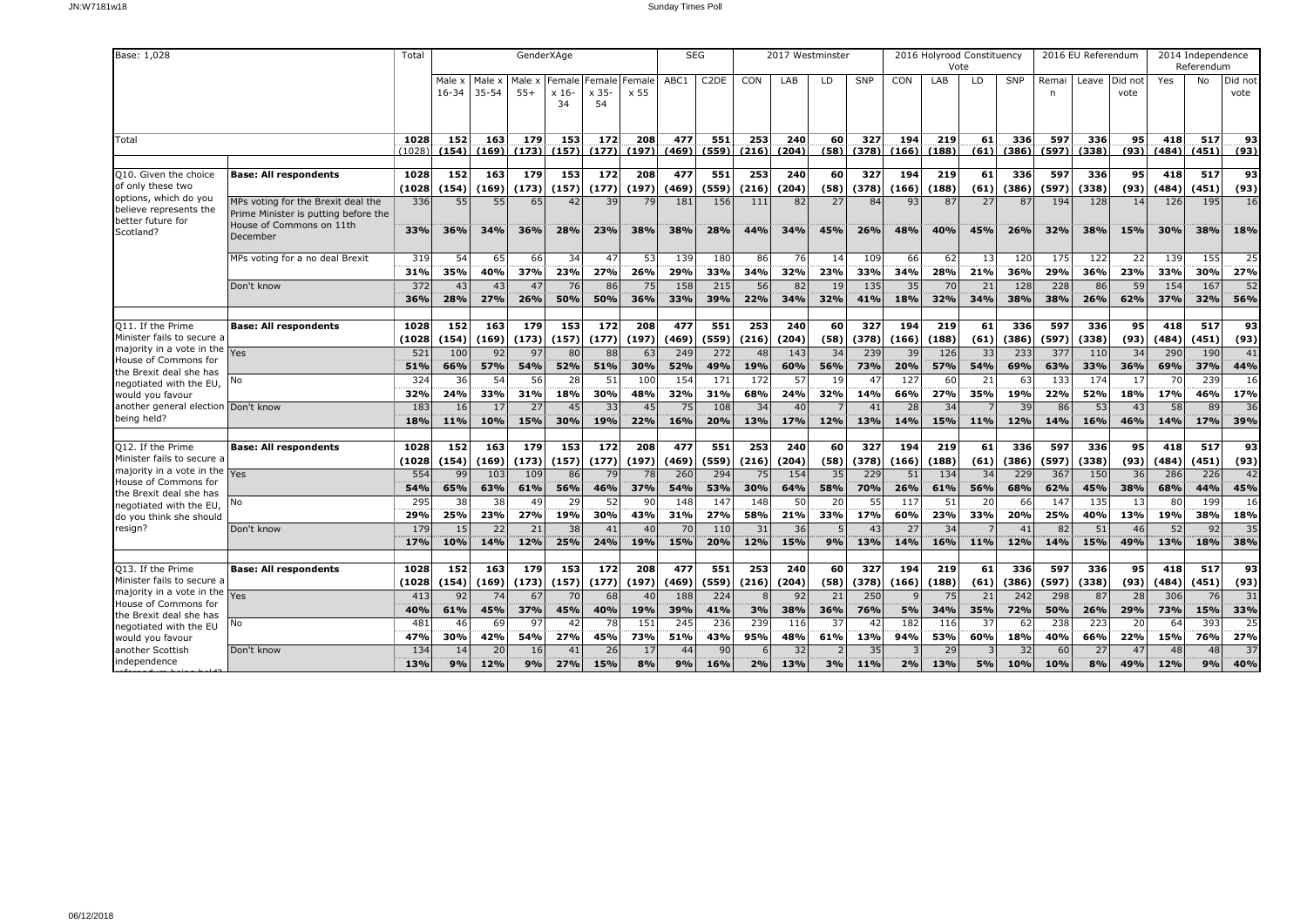| Base: 1,028                                      |                                                                     | Total         |              |              | GenderXAge       |                           |               |              | <b>SEG</b>   |                               |              | 2017 Westminster |            |              |                     | 2016 Holyrood Constituency<br>Vote |            |              |              | 2016 EU Referendum |            |              | 2014 Independence<br>Referendum |            |
|--------------------------------------------------|---------------------------------------------------------------------|---------------|--------------|--------------|------------------|---------------------------|---------------|--------------|--------------|-------------------------------|--------------|------------------|------------|--------------|---------------------|------------------------------------|------------|--------------|--------------|--------------------|------------|--------------|---------------------------------|------------|
|                                                  |                                                                     |               | Male x       | Male x       | Male x           | Female                    | Female Female |              | ABC1         | C <sub>2</sub> D <sub>E</sub> | CON          | LAB              | LD         | <b>SNP</b>   | CON                 | LAB                                | LD         | SNP          | Remai        | Leave Did not      |            | Yes          | No                              | Did not    |
|                                                  |                                                                     |               | $16 - 34$    | 35-54        | $55+$            | $x 16-$<br>34             | x 35-<br>54   | x 55         |              |                               |              |                  |            |              |                     |                                    |            |              | n            |                    | vote       |              |                                 | vote       |
|                                                  |                                                                     |               |              |              |                  |                           |               |              |              |                               |              |                  |            |              |                     |                                    |            |              |              |                    |            |              |                                 |            |
|                                                  |                                                                     |               | 152          |              |                  |                           |               | 208          |              | 551                           |              |                  |            | 327          |                     |                                    |            |              | 597          | 336                |            | 418          | 517                             |            |
| Total                                            |                                                                     | 1028<br>(1028 | (154)        | 163<br>(169) | 179<br>(173)     | 153<br>(157)              | 172<br>(177)  | (197)        | 477<br>(469) | (559)                         | 253<br>(216) | 240<br>(204)     | 60<br>(58) | (378)        | 194<br>(166)        | 219<br>(188)                       | 61<br>(61) | 336<br>(386) | (597)        | (338)              | 95<br>(93) | (484)        | (451)                           | 93<br>(93) |
|                                                  |                                                                     |               |              |              |                  |                           |               |              |              |                               |              |                  |            |              |                     |                                    |            |              |              |                    |            |              |                                 |            |
| Q15. Which do you<br>believe would be better     | <b>Base: Likely voters</b>                                          | 912<br>(912   | 122<br>(126) | 151<br>(155) | 168<br>(164)     | $\overline{123}$<br>(125) | 153<br>(159)  | 194<br>(182) | 441<br>(432) | 470<br>(480)                  | 243<br>(206) | 212<br>(182)     | 59<br>(57) | 313<br>(362) | <b>186</b><br>(158) | 198<br>(171)                       | 59<br>(59) | 318<br>(365) | 553<br>(556) | 312<br>(310)       | 47<br>(46) | 389<br>(449) | 474<br>(414)                    | 49<br>(49) |
| for Scotland? (Likely                            | Scottish independence                                               | 422           | 79           | 71           | 75               | 84                        | 62            | 49           | 201          | 221                           | 12           | 80               | 22         | 270          | 11                  | 62                                 | 21         | 259          | 304          | 91                 | 27         | 332          | 59                              | 31         |
| Voters)                                          |                                                                     | 46%           | 65%          | 47%          | 44%              | 69%                       | 41%           | 25%          | 45%          | 47%                           | 5%           | 38%              | 38%        | 86%          | 6%                  | 31%                                | 35%        | 81%          | 55%          | 29%                | 57%        | 85%          | 12%                             | 63%        |
|                                                  | A no deal Brexit                                                    | 288           | 36           | 53           | 58               | 23                        | 39            | 79           | 146          | 143                           | 174          | 65               | 15         | 15           | 130                 | 73                                 | 14         | 34           | 114          | 168                |            | 30           | 250                             |            |
|                                                  |                                                                     | 32%           | 29%          | 35%          | 35%              | 18%                       | 26%           | 41%          | 33%          | 30%                           | 72%          | 31%              | 26%        | 5%           | 70%                 | 37%                                | 24%        | 11%          | 21%          | 54%                | 13%        | 8%           | 53%                             | 16%        |
|                                                  | Don't know                                                          | 202           |              | 26           | 36               | 16 <sup>1</sup>           | 52            | 66           | 95           | 107                           | 57           | 66               | 22         | 27           | 45                  | 63                                 | 24         | 25           | 135          | 53                 | 14         | 27           | 165                             | 10         |
|                                                  |                                                                     | 22%           | 6%           | 17%          | 21%              | 13%                       | 34%           | 34%          | 22%          | 23%                           | 24%          | 31%              | 37%        | 9%           | 24%                 | 32%                                | 41%        | 8%           | 24%          | 17%                | 29%        | 7%           | 35%                             | 21%        |
| Q15. Which do you                                | <b>Base: Likely voters excluding</b>                                | 710           | 115          | 125          | $\overline{133}$ | 107                       | 102           | 128          | 346          | 364                           | 186          | 145              | 37         | 286          | 141                 | $\overline{135}$                   | 35         | 293          | 418          | $\overline{259}$   | 33         | 362          | 310                             | 38         |
| believe would be better                          | undecided                                                           | (726)         | (120)        | (128)        | (134)            | (110)                     | (111)         | (122)        | (348)        | (378)                         | (158)        | (128)            | (36)       | (332)        | (121)               | (120)                              | (35)       | (338)        | (437)        | (256)              | (33)       | (420)        | (268)                           | (38)       |
| for Scotland? (Likely<br>voters excluding        | Scottish independence                                               | 422           | 79           | 71           | 75               | 84                        | 62            | 49           | 201          | 221                           | 12           | 80               | 22         | 270          | 11                  | 62                                 | 21         | 259          | 304          | 91                 | 27         | 332          | 59                              | 31         |
| undecided)                                       |                                                                     | 59%           | 69%          | 57%          | 56%              | 79%                       | 61%           | 38%          | 58%          | 61%                           | 6%           | 55%              | 59%        | 95%          | 8%                  | 46%                                | 60%        | 88%          | 73%          | 35%                | 81%        | 92%          | 19%                             | 80%        |
|                                                  | A no deal Brexit                                                    | 288           | 36           | 53           | 58               | 23                        | 39            | 79           | 146          | 143                           | 174          | 65               | 15         | 15           | 130                 | 73                                 | 14         | 34           | 114          | 168                |            | 30           | 250                             |            |
|                                                  |                                                                     | 41%           | 31%          | 43%          | 44%              | 21%                       | 39%           | 62%          | 42%          | 39%                           | 94%          | 45%              | 41%        | 5%           | 92%                 | 54%                                | 40%        | 12%          | 27%          | 65%                | 19%        | 8%           | 81%                             | 20%        |
| Q16. Which do you                                | <b>Base: Likely voters</b>                                          | 912           | 122          | 151          | 168              | 123                       | 153           | 194          | 441          | 470                           | 243          | 212              | 59         | 313          | 186                 | 198                                | 59         | 318          | 553          | 312                | 47         | 389          | 474                             | 49         |
| believe would be better                          |                                                                     | (912          | (126)        | (155)        | (164)            | (125)                     | (159)         | (182)        | (432)        | (480)                         | (206)        | (182)            | (57)       | (362)        | (158)               | (171)                              | (59)       | (365)        | (556)        | (310)              | (46)       | (449)        | (414)                           | (49)       |
| for Scotland?                                    | Scottish independence                                               | 413           | 83           | 72           | 72               | 76                        | 65            | 44           | 191          | 223                           |              | 78               | 22         | 266          |                     | 63                                 | 21         | 255          | 296          | 88                 | 29         | 329          | 55                              | 29         |
|                                                  |                                                                     | 45%           | 68%          | 47%          | 43%              | 62%                       | 42%           | 23%          | 43%          | 47%                           | 3%           | 37%              | 38%        | 85%          | 4%                  | 32%                                | 35%        | 80%          | 54%          | 28%                | 61%        | 85%          | 12%                             | 59%        |
|                                                  | Remaining in the UK but outside<br>the EU under a negotiated Brexit | 372           | 33           | 66           | 74               | 28                        | 57            | 113          | 196          | 176                           | 208          | 90               | 24         | 28           | 157                 | 95                                 | 24         | 42           | 171          | 190                | 11         | 45           | 315                             | 12         |
|                                                  | deal                                                                | 41%           | 27%          | 44%          | 44%              | 23%                       | 37%           | 59%          | 44%          | 37%                           | 86%          | 43%              | 40%        | 9%           | 84%                 | 48%                                | 40%        | 13%          | 31%          | 61%                | 24%        | 12%          | 66%                             | 25%        |
|                                                  | Don't know                                                          | 127           |              | 13           | 22               | 18 <sup>1</sup>           | 32            | 36           | 55           | 72                            | 28           | 44               | 13         | 19           | 22                  | 40                                 | 14         | 21           | 86           | 34                 |            | 14           | 104                             |            |
|                                                  |                                                                     | 14%           | 4%           | 9%           | 13%              | 15%                       | 21%           | 19%          | 12%          | 15%                           | 12%          | 21%              | 23%        | 6%           | 12%                 | 20%                                | 25%        | 7%           | 15%          | 11%                | 15%        | 4%           | 22%                             | 16%        |
| Q16. Which do you                                | <b>Base: Likely voters excluding</b>                                | 785           | 117          | 138          | 146              | 105                       | $\frac{1}{2}$ | 157          | 387          | 398                           | 214          | 168              | 46         | 294          | 164                 | 158                                | 44         | 297          | 467          | 278                | 40         | 374          | 370                             | 41         |
| believe would be better<br>for Scotland? (Likely | undecided                                                           | (796)         | (121)        | (142)        | (147)            | (108)                     | (129)         | (148)        | (383)        | (413)                         | (182)        | (146)            | (45)       | (342)        | (139)               | (139)                              | (44)       | (344)        | (481)        | (277)              | (38)       | (433)        | (322)                           | (41)       |
| voters excluding                                 | Scottish independence                                               | 413           | 83           | 72           | 72               | 76                        | 65            | 44           | 191          | 223                           |              | 78               | 22         | 266          |                     | 63                                 | 21         | 255          | 296          | 88                 | 29         | 329          | 55                              | 29         |
| undecided)                                       |                                                                     | 53%           | 72%          | 52%          | 49%              | 73%                       | 53%           | 28%          | 49%          | 56%                           | 3%           | 46%              | 49%        | 90%          | 4%                  | 40%                                | 47%        | 86%          | 63%          | 32%                | 72%        | 88%          | 15%                             | 70%        |
|                                                  | Remaining in the UK but outside<br>the EU under a negotiated Brexit | 372<br>47%    | 33<br>28%    | 66<br>48%    | 74<br>51%        | 28<br>27%                 | 57<br>47%     | 113<br>72%   | 196<br>51%   | 176<br>44%                    | 208<br>97%   | 90<br>54%        | 24<br>51%  | 28<br>10%    | 157<br>96%          | 95<br>60%                          | 24<br>53%  | 42<br>14%    | 171<br>37%   | 190<br>68%         | 11<br>28%  | 45<br>12%    | 315<br>85%                      | 12<br>30%  |
|                                                  | deal                                                                |               |              |              |                  |                           |               |              |              |                               |              |                  |            |              |                     |                                    |            |              |              |                    |            |              |                                 |            |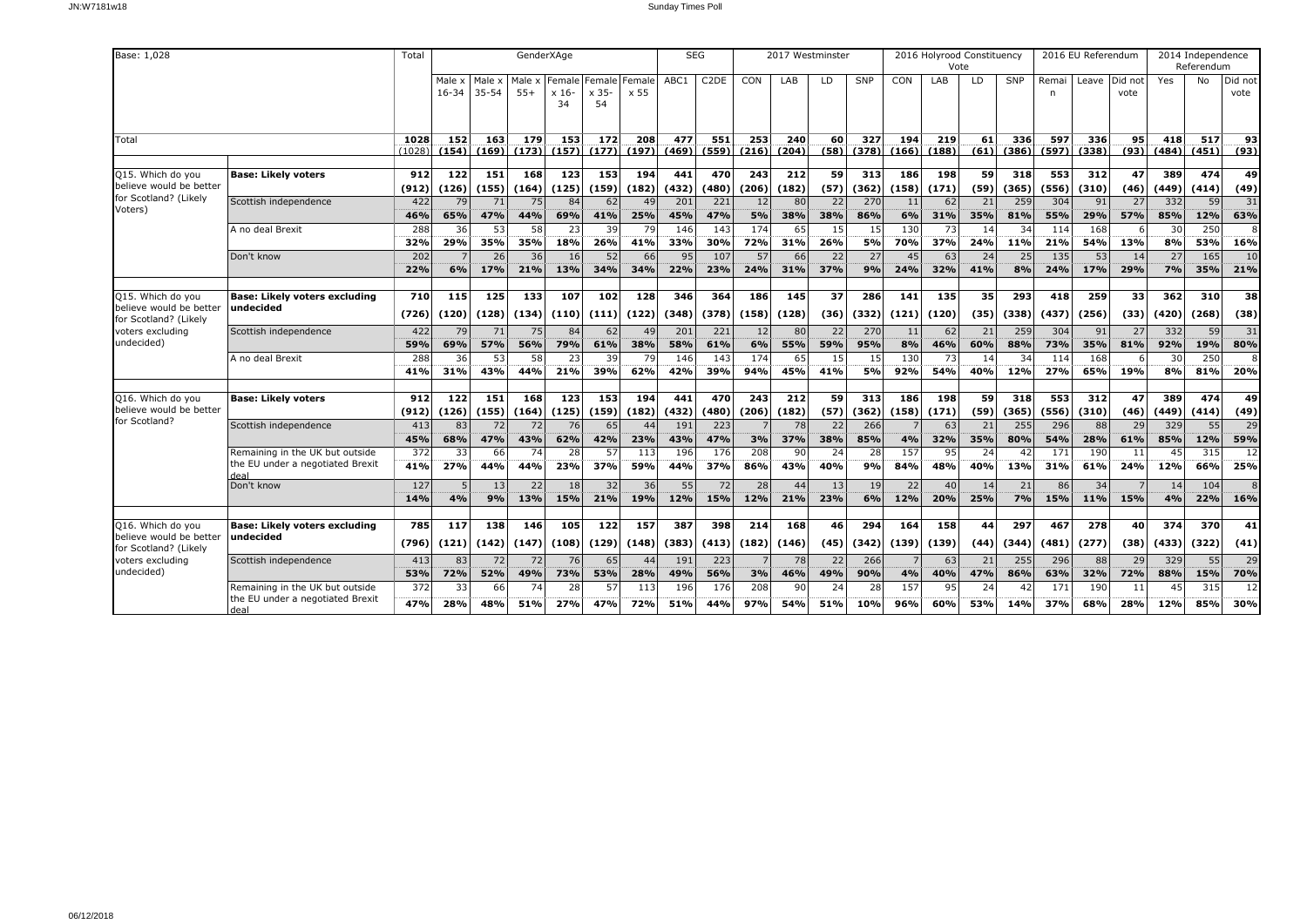| Base: 1,028                                 |                              | Total |        |           | GenderXAge       |         |                  |       | <b>SEG</b> |                   |       | 2017 Westminster |                 |                  |       | 2016 Holyrood Constituency |      |       |       | 2016 EU Referendum |         |       | 2014 Independence |                 |
|---------------------------------------------|------------------------------|-------|--------|-----------|------------------|---------|------------------|-------|------------|-------------------|-------|------------------|-----------------|------------------|-------|----------------------------|------|-------|-------|--------------------|---------|-------|-------------------|-----------------|
|                                             |                              |       |        |           |                  |         |                  |       |            |                   |       |                  |                 |                  |       | Vote                       |      |       |       |                    |         |       | Referendum        |                 |
|                                             |                              |       | Male x | Male x    | Male x           | Female  | Female Female    |       | ABC1       | C <sub>2</sub> DE | CON   | LAB              | LD              | SNP              | CON   | LAB                        | LD   | SNP   | Remai | Leave              | Did not | Yes   | No                | Did not         |
|                                             |                              |       | 16-34  | $35 - 54$ | $55+$            | $x 16-$ | $\times 35-$     | x 55  |            |                   |       |                  |                 |                  |       |                            |      |       |       |                    | vote    |       |                   | vote            |
|                                             |                              |       |        |           |                  | 34      | 54               |       |            |                   |       |                  |                 |                  |       |                            |      |       |       |                    |         |       |                   |                 |
|                                             |                              |       |        |           |                  |         |                  |       |            |                   |       |                  |                 |                  |       |                            |      |       |       |                    |         |       |                   |                 |
| Total                                       |                              | 1028  | 152    | 163       | 179              | 153     | 172              | 208   | 477        | 551               | 253   | 240              | 60              | 327              | 194   | 219                        | 61   | 336   | 597   | 336                | 95      | 418   | 517               | 93              |
|                                             |                              | (1028 | (154)  | (169)     | (173)            | (157)   | (177)            | (197) | (469)      | (559)             | (216) | (204)            | (58)            | (378)            | (166) | (188)                      | (61) | (386) | (597) | (338)              | (93)    | (484) | (451)             | (93)            |
|                                             |                              |       |        |           |                  |         |                  |       |            |                   |       |                  |                 |                  |       |                            |      |       |       |                    |         |       |                   |                 |
| Q17. Would you favour                       | <b>Base: All respondents</b> | 1028  | 152    | 163       | $\overline{179}$ | 153     | 172              | 208   | 477        | 551               | 253   | 240              | 60              | $\overline{327}$ | 194   | 219                        | 61   | 336   | 597   | 336                | 95      | 418   | 517               | 93              |
| the UK opting for the                       |                              | (1028 | (154)  | (169)     | (173)            | (157)   | (177)            | (197) | (469)      | (559)             | (216) | (204)            | (58)            | (378)            | (166) | (188)                      | (61) | (386) | (597) | (338)              | (93)    | (484) | (451)             | (93)            |
| Norway-inspired<br>alternative in which the | Yes                          | 536   | 91     | 93        | 100              | 77      | 89               | 86    | 284        | 252               | 106   | 141              | 36              | 190              | 87    | 124                        | 38   | 190   | 354   | 147                | 36      | 247   | 247               | 42              |
| UK would join the                           |                              | 52%   | 60%    | 57%       | 56%              | 50%     | 52%              | 41%   | 60%        | 46%               | 42%   | 59%              | 60%             | 58%              | 45%   | 57%                        | 62%  | 57%   | 59%   | 44%                | 38%     | 59%   | 48%               | 45%             |
| European Free Trade                         | No                           | 173   | 29     | 27        | 33               | 18      | 13               | 52    | 77         | 96                | 75    | 36               | 10 <sup>1</sup> | 36               | 56    | 38                         |      | 49    | 73    | 92                 |         | 56    | 102               | 15              |
| Association (EFTA) and                      |                              | 17%   | 19%    | 17%       | 18%              | 12%     | 8%               | 25%   | 16%        | 17%               | 30%   | 15%              | 17%             | 11%              | 29%   | 17%                        | 14%  | 15%   | 12%   | 27%                | 8%      | 13%   | 20%               | 16%             |
| maintain a customs                          | Don't know                   | 319   | 31     | 43        | 47               | 58      | 70               | 70    | 116        | 203               | 72    | 64               | 14              | 102              | 52    | 57                         | 15   | 96    | 170   | 97                 | 52      | 115   | 167               | 36              |
| arrangement with the                        |                              | 31%   | 21%    | 27%       | 26%              | 38%     | 41%              | 34%   | 24%        | 37%               | 29%   | 26%              | 24%             | 31%              | 27%   | 26%                        | 24%  | 29%   | 29%   | 29%                | 54%     | 28%   | 32%               | 39%             |
|                                             |                              |       |        |           |                  |         |                  |       |            |                   |       |                  |                 |                  |       |                            |      |       |       |                    |         |       |                   |                 |
| Q18. Overall do you                         | <b>Base: All respondents</b> | 1028  | $152$  | 163       | 179              | 153     | $\overline{172}$ | 208   | 477        | 551               | 253   | 240              | 60              | $\overline{327}$ | 194   | 219                        | 61   | 336   | 597   | 336                | 95      | 418   | 517               | 93              |
| think leaving the EU is                     |                              | (1028 | (154)  | (169)     | (173)            | (157)   | (177)            | (197) | (469)      | (559)             | (216) | (204)            | (58)            | (378)            | (166) | (188)                      | (61) | (386) | (597) | (338)              | (93)    | (484) | (451)             | (93)            |
| going to be largely good 5 - Very good      |                              | 241   | 39     | 43        | 52               | 24      | 21               | 62    | 98         | 143               | 116   | 47               | 15 <sub>1</sub> | 51               | 82    | 56                         | 18   | 63    | 80    | 157                |         | 91    | 141               |                 |
| or bad for The<br>Scottish fishing industry |                              | 23%   | 26%    | 26%       | 29%              | 15%     | 12%              | 30%   | 20%        | 26%               | 46%   | 20%              | 25%             | 15%              | 42%   | 26%                        | 29%  | 19%   | 13%   | 47%                | 4%      | 22%   | 27%               | 9%              |
|                                             |                              | 247   | 35     | 37        | 51               | 41      | 39               | 45    | 109        | 138               | 67    | 67               | 13              | 68               | 53    | 56                         | 16   | 75    | 142   | 85                 | 19      | 84    | 136               | 27              |
|                                             |                              | 24%   | 23%    | 23%       | 28%              | 27%     | 23%              | 21%   | 23%        | 25%               | 27%   | 28%              | 22%             | 21%              | 27%   | 26%                        | 26%  | 22%   | 24%   | 25%                | 20%     | 20%   | 26%               | 29%             |
|                                             |                              | 245   | 30     | 35        | 31               | 33      | 58               | 56    | 113        | 131               | 38    | 65               | 14              | 62               | 31    | 54                         | 13   | 64    | 144   | 60                 | 41      | 83    | 131               | 30              |
|                                             |                              | 24%   | 19%    | 22%       | 17%              | 22%     | 34%              | 27%   | 24%        | 24%               | 15%   | 27%              | 24%             | 19%              | 16%   | 24%                        | 21%  | 19%   | 24%   | 18%                | 43%     | 20%   | 25%               | 32%             |
|                                             |                              | 173   | 29     | 24        | 25               | 39      | 29               | 28    | 101        | 72                | 21    | 38               | 11              | 75               | 17    | 35                         |      | 65    | 131   | 20                 | 22      | 79    | 73                | $\overline{22}$ |
|                                             |                              | 17%   | 19%    | 15%       | 14%              | 25%     | 17%              | 13%   | 21%        | 13%               | 8%    | 16%              | 18%             | 23%              | 9%    | 16%                        | 13%  | 19%   | 22%   | 6%                 | 23%     | 19%   | 14%               | 24%             |
|                                             | 1 - Verv bad                 | 122   | 20     | 24        | 20               | 17      | 24               | 17    | 56         | 66                | 10    | 23               |                 | 72               | 11    | 17                         |      | 68    | 100   | 13                 |         | 80    | 36                |                 |
|                                             |                              | 12%   | 13%    | 14%       | 11%              | 11%     | 14%              | 8%    | 12%        | 12%               | 4%    | 9%               | 11%             | 22%              | 6%    | 8%                         | 11%  | 20%   | 17%   | 4%                 | 9%      | 19%   | <b>7%</b>         | 6%              |
|                                             | NET Good (4-5)               | 488   | 74     | 80        | 103              | 64      | 60               | 106   | 207        | 281               | 184   | 115              | 28              | 118              | 135   | 113                        | 34   | 138   | 223   | 243                | 23      | 176   | 277               | 35              |
|                                             |                              | 47%   | 49%    | 49%       | 57%              | 42%     | 35%              | 51%   | 43%        | 51%               | 73%   | 48%              | 47%             | 36%              | 69%   | 51%                        | 55%  | 41%   | 37%   | 72%                | 24%     | 42%   | 54%               | 38%             |
|                                             | NET Bad (1-2)                | 295   | 49     | 47        | 45               | 55      | 54               | 45    | 157        | 138               | 31    | 60               | 17              | 147              | 28    | 53                         | 14   | 134   | 231   | 34                 | 31      | 159   | 108               | 28              |
|                                             |                              | 29%   | 32%    | 29%       | 25%              | 36%     | 31%              | 22%   | 33%        | 25%               | 12%   | 25%              | 29%             | 45%              | 15%   | 24%                        | 24%  | 40%   | 39%   | 10%                | 33%     | 38%   | 21%               | 30%             |
|                                             | Mean score                   | 3.3   | 3.3    | 3.3       | 3.5              | 3.1     | 3.0              | 3.5   | 3.2        | 3,4               | 4.0   | 3.3              | 3.3             | 2.8              | 3.9   | 3.5                        | 3.5  | 3.0   | 3.0   | 4.1                | 2.9     | 3.1   | 3.5               | 3.1             |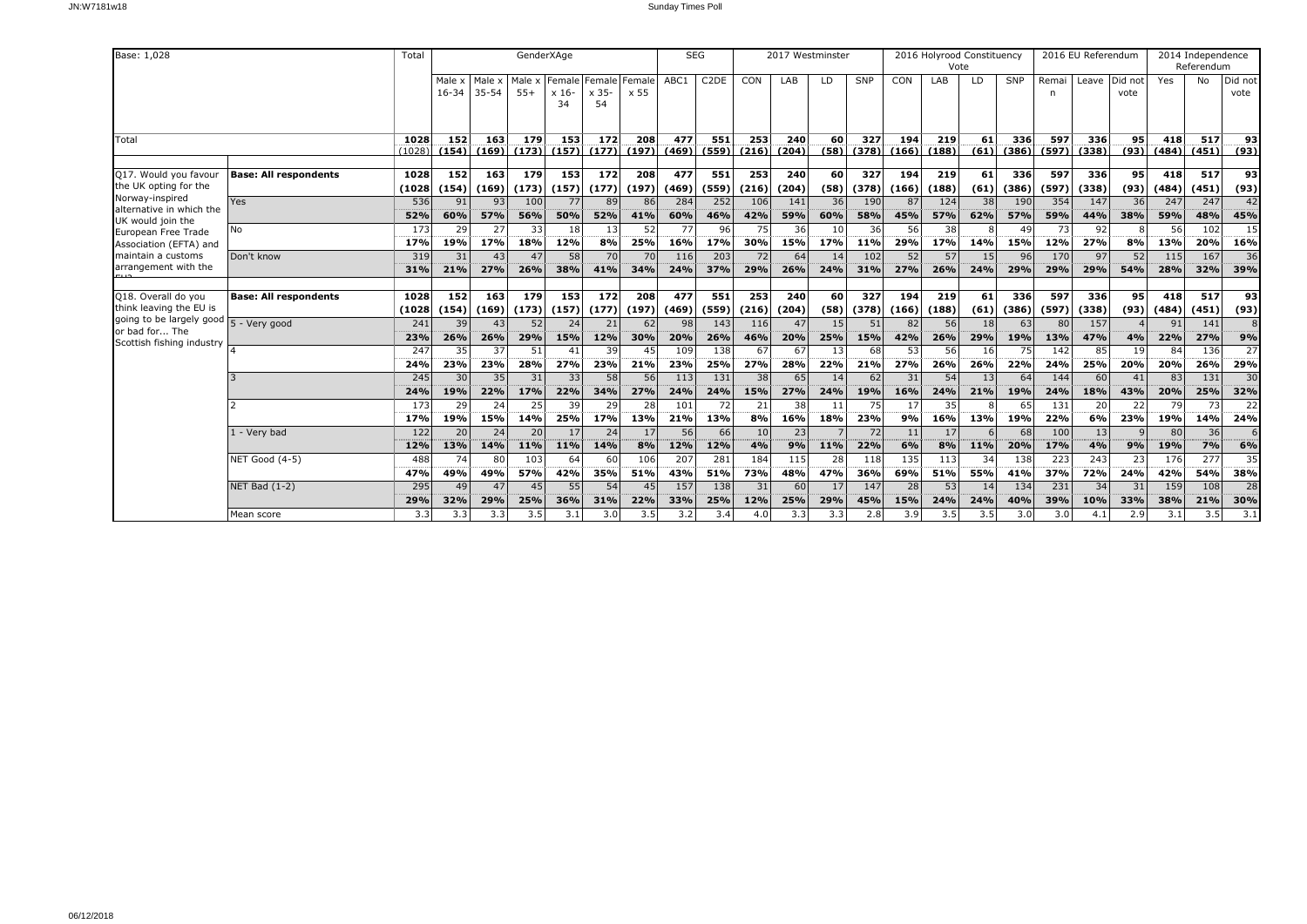| Base: 1,028                                                                      |                              | Total             |                 |                 | GenderXAge      |                          |                              |                 | <b>SEG</b>        |                   |                 | 2017 Westminster |                 |                 |                 | 2016 Holyrood Constituency<br>Vote |                 |                 |                   | 2016 EU Referendum |                 |                  | 2014 Independence<br>Referendum |                         |
|----------------------------------------------------------------------------------|------------------------------|-------------------|-----------------|-----------------|-----------------|--------------------------|------------------------------|-----------------|-------------------|-------------------|-----------------|------------------|-----------------|-----------------|-----------------|------------------------------------|-----------------|-----------------|-------------------|--------------------|-----------------|------------------|---------------------------------|-------------------------|
|                                                                                  |                              |                   | Male x<br>16-34 | Male x<br>35-54 | Male x<br>$55+$ | Female<br>$x 16$ -<br>34 | Female Female<br>x 35-<br>54 | x 55            | ABC1              | C <sub>2</sub> DE | CON             | LAB              | LD.             | SNP             | CON             | LAB                                | LD              | SNP             | Remai<br>n        | Leave              | Did not<br>vote | Yes              | No                              | Did not<br>vote         |
| Total                                                                            |                              | 1028<br>(1028)    | 152<br>(154)    | 163<br>(169)    | 179<br>(173)    | 153<br>(157)             | 172<br>(177)                 | 208<br>(197)    | 477<br>(469)      | 551<br>(559)      | 253<br>(216)    | 240<br>(204)     | 60<br>(58)      | 327<br>(378)    | 194<br>(166)    | 219<br>(188)                       | 61<br>(61)      | 336<br>(386)    | 597<br>(597)      | 336<br>(338)       | 95<br>(93)      | 418<br>(484)     | 517<br>(451)                    | 93<br>(93)              |
| Q18. Overall do you<br>think leaving the EU is                                   | <b>Base: All respondents</b> | 1028<br>(1028     | 152<br>(154)    | 163<br>(169)    | 179<br>(173)    | 153<br>(157)             | 172<br>(177)                 | 208<br>(197)    | 477<br>(469)      | 551<br>(559)      | 253<br>(216)    | 240<br>(204)     | 60<br>(58)      | 327<br>(378)    | 194<br>(166)    | 219<br>(188)                       | 61<br>(61)      | 336<br>(386)    | 597<br>(597)      | 336<br>(338)       | 95<br>(93)      | 418<br>(484)     | 517<br>(451)                    | 93<br>(93)              |
| going to be largely good 5 - Very good<br>or bad for The<br>Scottish farming     |                              | 186<br>18%        | 32<br>21%       | 32<br>19%       | 35<br>19%       | 22<br>14%                | 23<br>13%                    | 44<br>21%       | 74<br>15%         | 112<br>20%        | 84<br>33%       | 41<br>17%        | 10<br>17%       | 39<br>12%       | 62<br>32%       | 46<br>21%                          | 13<br>22%       | 44<br>13%       | 59<br>10%         | 119<br>35%         | 8<br>8%         | 74<br>18%        | 103<br>20%                      | 10%                     |
| industry                                                                         |                              | 222<br>22%        | 37<br>24%       | 37<br>22%       | 34<br>19%       | 29<br>19%                | 35<br>20%                    | 50<br>24%       | 91<br>19%         | 130<br>24%        | 77<br>30%       | 53<br>22%        | 11<br>18%       | 54<br>17%       | 56<br>29%       | 50<br>23%                          | 13<br>21%       | 66<br>20%       | 105<br>18%        | 105<br>31%         | 12<br>13%       | 69<br>17%        | 134<br>26%                      | 18<br>20%               |
|                                                                                  |                              | 282<br>27%<br>186 | 32<br>21%<br>28 | 42<br>26%<br>28 | 46<br>26%<br>40 | 47<br>31%<br>32          | 53<br>31%<br>31              | 62<br>30%<br>27 | 128<br>27%<br>114 | 154<br>28%<br>72  | 57<br>23%<br>25 | 68<br>28%<br>45  | 15<br>24%<br>17 | 75<br>23%<br>72 | 41<br>21%<br>22 | 52<br>24%<br>42                    | 15<br>24%<br>16 | 81<br>24%<br>64 | 147<br>25%<br>152 | 91<br>27%<br>13    | 44<br>46%<br>21 | 107<br>26%<br>71 | 136<br>26%<br>97                | 39<br>42%<br>19         |
|                                                                                  | 1 - Very bad                 | 18%<br>152        | 18%<br>23       | 17%<br>25       | 22%<br>25       | 21%<br>22                | 18%<br>30                    | 13%<br>26       | 24%<br>70         | 13%<br>82         | 10%<br>11       | 19%<br>33        | 28%             | 22%<br>86       | 11%<br>12       | 19%<br>29                          | 26%<br>5        | 19%<br>82       | 25%<br>134        | 4%                 | 22%<br>11       | 17%<br>97        | 19%<br>46                       | 20%                     |
|                                                                                  | <b>NET Good (4-5)</b>        | 15%<br>408        | 15%<br>69       | 15%<br>68       | 14%<br>68       | 15%<br>51                | 18%<br>57                    | 12%<br>94       | 15%<br>165        | 15%<br>243        | 4%<br>160       | 14%<br>94        | 13%<br>21       | 26%<br>94       | 6%<br>119       | 13%<br>97                          | 8%<br>26        | 24%<br>109      | 22%<br>164        | 2%<br>224          | 11%<br>20       | 23%<br>143       | 9%<br>238                       | 9%<br>27                |
|                                                                                  | <b>NET Bad (1-2)</b>         | 40%<br>338        | 46%<br>51       | 42%<br>53       | 38%<br>65       | 33%<br>54                | 33%<br>62                    | 45%<br>52       | 35%<br>184        | 44%<br>154        | 63%<br>36       | 39%<br>78        | 35%<br>25       | 29%<br>159      | 61%<br>35       | 44%<br>71                          | 42%<br>21       | 33%<br>146      | 28%<br>286        | 67%<br>21          | 21%<br>32       | 34%<br>168       | 46%<br>143                      | 29%<br>27               |
|                                                                                  | Mean score                   | 33%<br>3.1        | 33%<br>3.2      | 33%<br>3.1      | 36%<br>3.1      | 36%<br>3.0               | 36%<br>2.9                   | 25%<br>3.3      | 39%<br>3.0        | 28%<br>3.2        | 14%<br>3.8      | 33%<br>3.1       | 41%<br>3.0      | 48%<br>2.7      | 18%<br>3.7      | 32%<br>3.2                         | 34%<br>3.2      | 43%<br>2.8      | 48%<br>2.7        | 6%<br>3.9          | 33%<br>2.8      | 40%<br>2.9       | 28%<br>3.3                      | 29%<br>$\overline{3.0}$ |
| Q18. Overall do you<br>think leaving the EU is                                   | <b>Base: All respondents</b> | 1028<br>(1028     | 152<br>(154)    | 163<br>(169)    | 179<br>(173)    | 153<br>(157)             | 172<br>(177)                 | 208<br>(197)    | 477<br>(469)      | 551<br>(559)      | 253<br>(216)    | 240<br>(204)     | 60<br>(58)      | 327<br>(378)    | 194<br>(166)    | 219<br>(188)                       | 61<br>(61)      | 336<br>(386)    | 597<br>(597)      | 336<br>(338)       | 95<br>(93)      | 418<br>(484)     | 517<br>(451)                    | 93<br>(93)              |
| going to be largely good 5 - Very good<br>or bad for Scottish<br>drinks industry |                              | 188<br>18%        | 38<br>25%       | 32<br>20%       | 33<br>19%       | 22<br>15%                | 16<br>10%                    | 47<br>23%       | 71<br>15%         | 117<br>21%        | 82<br>32%       | 39<br>16%        | 10<br>17%       | 44<br>13%       | 60<br>31%       | 43<br>19%                          | 15<br>24%       | 48<br>14%       | 56<br>9%          | 122<br>36%         | 10<br>11%       | 80<br>19%        | 100<br>19%                      | 9%                      |
|                                                                                  |                              | 216<br>21%<br>330 | 32<br>21%<br>36 | 32<br>19%<br>53 | 36<br>20%<br>63 | 30<br>20%<br>51          | 41<br>24%<br>60              | 45<br>22%<br>67 | 88<br>18%<br>164  | 128<br>23%<br>166 | 65<br>26%<br>72 | 53<br>22%<br>88  | 16%<br>18       | 58<br>18%<br>88 | 49<br>25%<br>51 | 46<br>21%<br>79                    | 12<br>20%<br>15 | 68<br>20%<br>91 | 102<br>17%<br>196 | 101<br>30%<br>89   | 13<br>14%<br>45 | 76<br>18%<br>110 | 119<br>23%<br>182               | 21<br>23%<br>38         |
|                                                                                  |                              | 32%<br>168        | 24%<br>27       | 32%<br>25       | 35%<br>26       | 34%<br>32                | 35%<br>28                    | 32%<br>29       | 34%<br>91         | 30%<br>77         | 28%<br>26       | 37%<br>37        | 30%<br>13       | 27%<br>65       | 26%<br>24       | 36%<br>32                          | 25%<br>10       | 27%<br>62       | 33%<br>130        | 26%<br>20          | 47%<br>18       | 26%<br>69        | 35%<br>81                       | 41%<br>18               |
|                                                                                  | 1 - Very bad                 | 16%<br>126        | 18%<br>20       | 16%<br>21       | 15%<br>21       | 21%<br>18                | 16%<br>27                    | 14%<br>20       | 19%<br>63         | 14%<br>63         | 10%             | 15%<br>24        | 21%<br>10       | 20%<br>73       | 12%<br>10       | 14%<br>20                          | 17%             | 18%<br>67       | 22%<br>113        | 6%                 | 19%             | 16%<br>84        | 16%<br>35                       | 20%                     |
|                                                                                  | <b>NET Good (4-5)</b>        | 12%<br>404        | 13%<br>69       | 13%<br>64       | 12%<br>69       | 11%<br>52                | 16%<br>57                    | 10%<br>93       | 13%<br>159        | 11%<br>245        | 3%<br>148       | 10%<br>92        | 16%<br>20       | 22%<br>102      | 5%<br>109       | 9%<br>89                           | 13%<br>27       | 20%<br>116      | 19%<br>158        | 1%<br>223          | 9%<br>23        | 20%<br>156       | 7%<br>219                       | 7%<br>30                |
|                                                                                  | <b>NET Bad (1-2)</b>         | 39%<br>294        | 46%<br>47       | 39%<br>47       | 38%<br>47       | 34%<br>49                | 33%<br>55                    | 45%<br>48       | 33%<br>154        | 44%<br>140        | 58%<br>34       | 38%<br>60        | 33%<br>23       | 31%<br>138      | 56%<br>34       | 40%<br>52                          | 44%<br>18       | 35%<br>129      | 26%<br>243        | 66%<br>24          | 24%<br>27       | 37%<br>153       | 42%<br>116                      | 32%<br>25               |
|                                                                                  | Mean score                   | 29%<br>3.2        | 31%<br>3.3      | 29%<br>3.2      | 26%<br>3.2      | 32%<br>3.1               | 32%<br>3.0                   | 23%<br>3.3      | 32%<br>3.0        | 25%<br>3.3        | 13%<br>3.7      | 25%<br>3.2       | 37%<br>3.0      | 42%<br>2.8      | 18%<br>3.6      | 23%<br>3.3                         | 30%<br>3.2      | 38%<br>2.9      | 41%<br>2.8        | 7%<br>3.9          | 28%<br>3.0      | 36%<br>3.0       | 22%<br>3.3                      | 27%<br>3.1              |